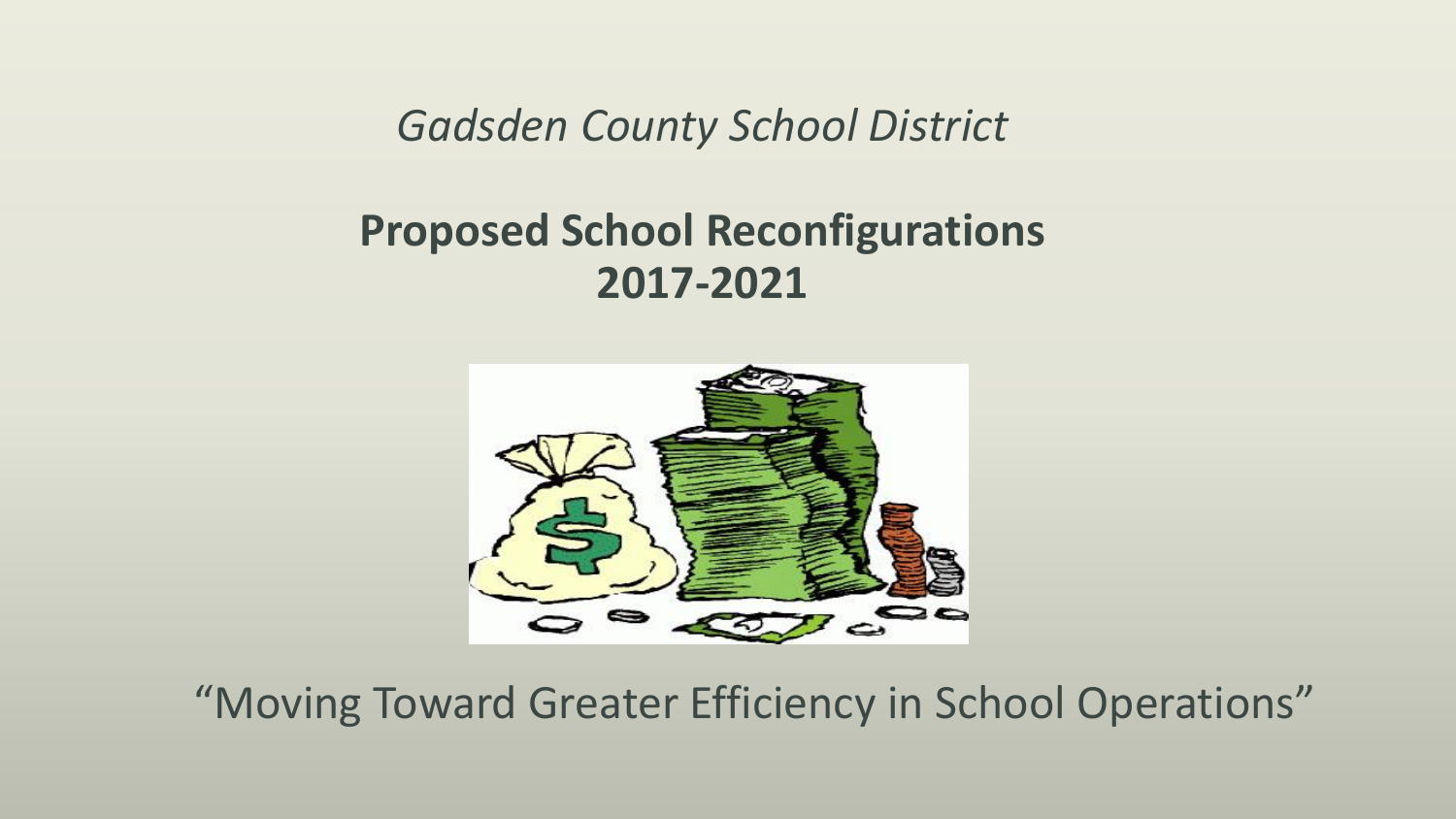# Equity in funding is essential to equalize opportunities and experiences for ALL students.

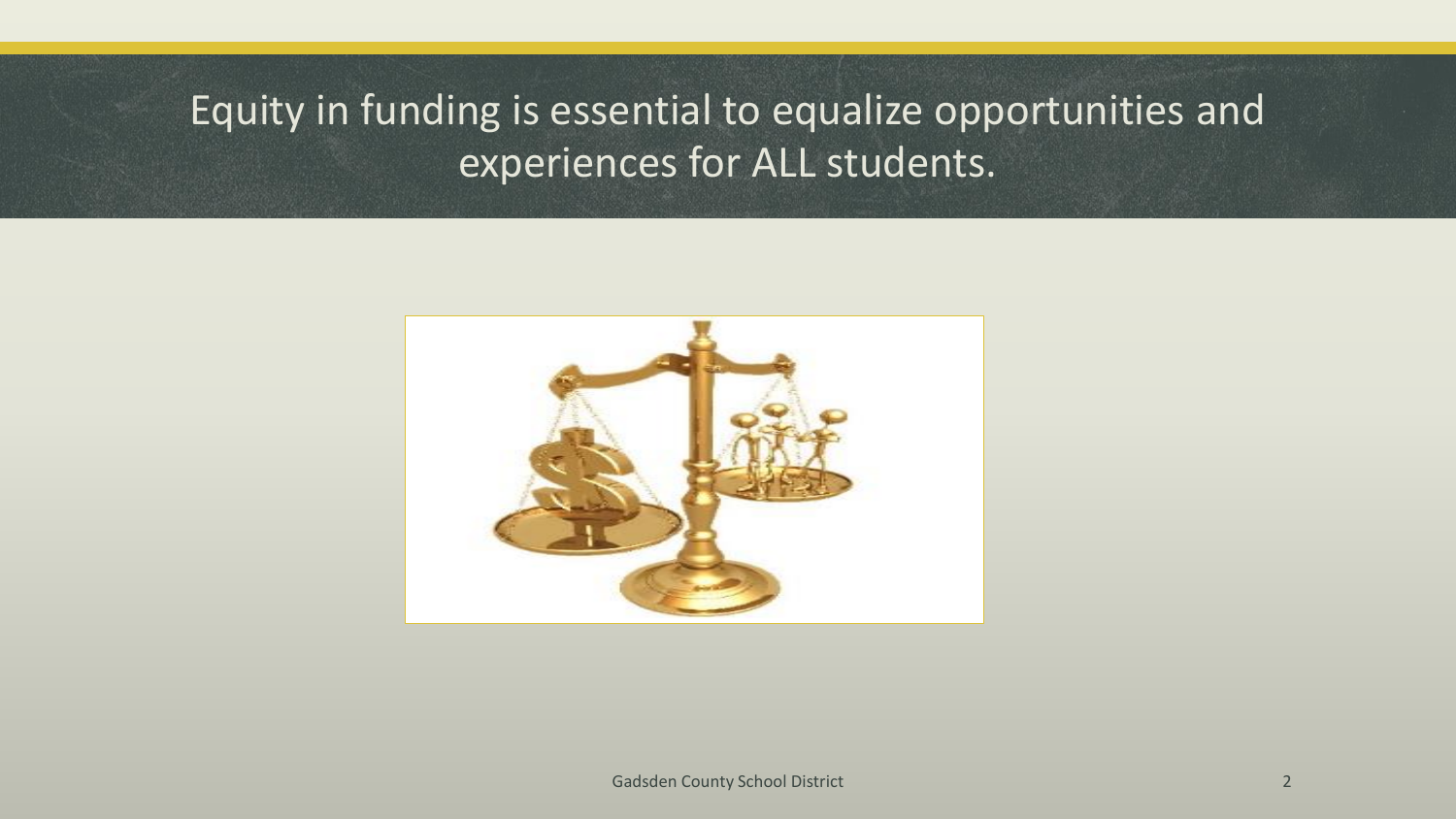### Why Reconfigure Schools . . .

TO . . .

- 1. Reduce overall cost of operating schools for improved efficiency
- 2. Discontinue use of antiquated buildings
- 3. Optimize the potential for greater course and program offerings for students
- 4. Increase and improve school access to technology through redistribution of resources
- 5. Increase availability of funds for employee compensation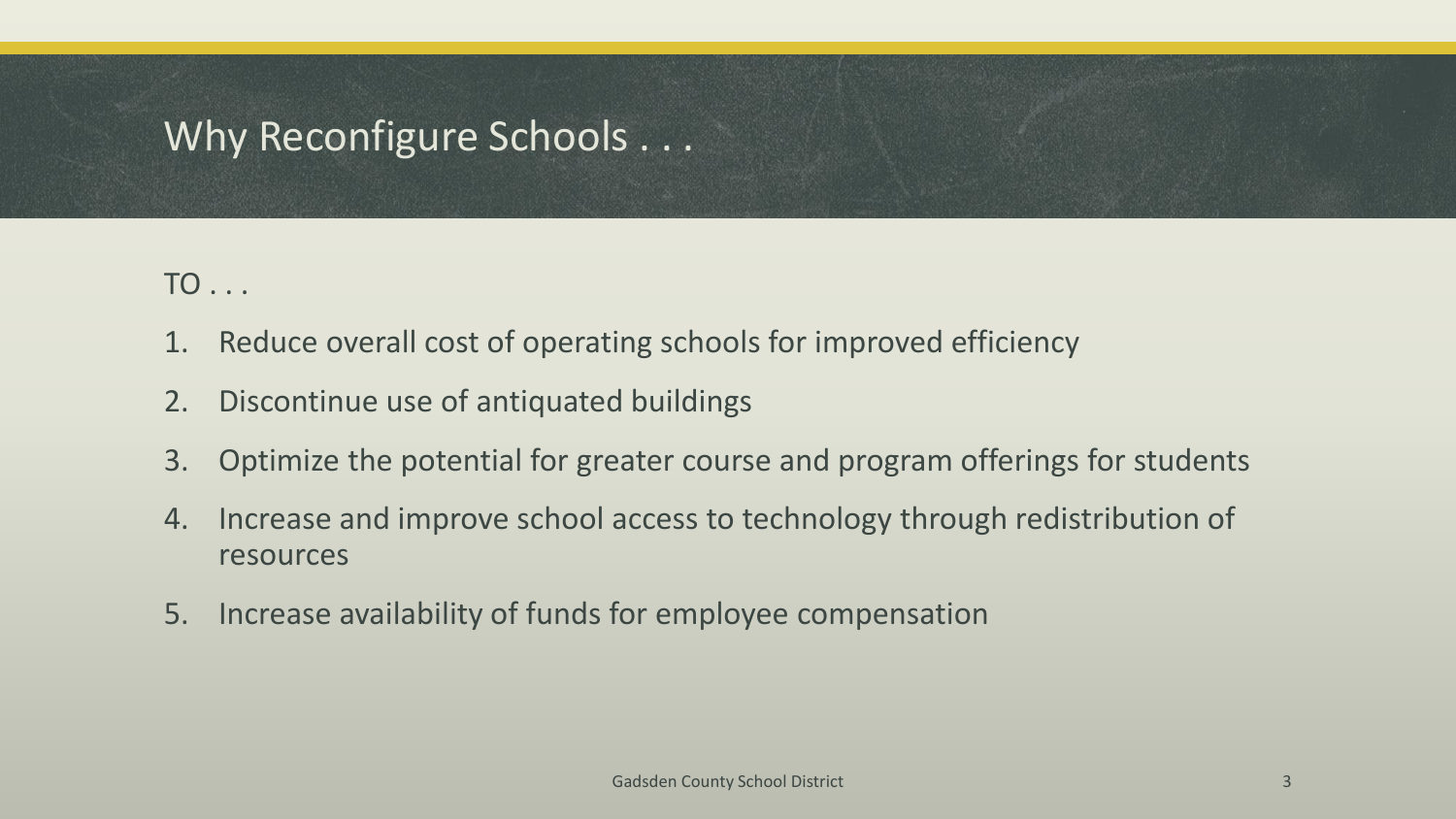#### Let's look at the current enrollments and capacities for school sites . . .

| <b>School</b>                    | <b>School Capacity</b> | <b>Current Enrollment</b> | % Capacity Used |
|----------------------------------|------------------------|---------------------------|-----------------|
| <b>Carter-Parramore Academy</b>  | 1031                   | 236                       | 23%             |
| <b>Chattahoochee Elementary</b>  | 485                    | 177                       | 36%             |
| <b>Gadsden Elementary Magnet</b> | 246                    | 155                       | 63%             |
| <b>George Munroe Elementary</b>  | 885                    | 528                       | 60%             |
| <b>Greensboro Elementary</b>     | 513                    | 327                       | 63%             |
| <b>Gretna Elementary</b>         | 433                    | 278                       | 64%             |
| Havana Magnet                    | 785                    | 606                       | 77%             |
| St. John Elementary              | 469                    | 220                       | 47%             |
| <b>Stewart Street Elementary</b> | 765                    | 718                       | 94%             |
| James A Shanks Middle            | 938                    | 450                       | 48%             |
| <b>East Gadsden High</b>         | 1464                   | 790                       | 54%             |
| West Gadsden High                | 681                    | 519                       | 76%             |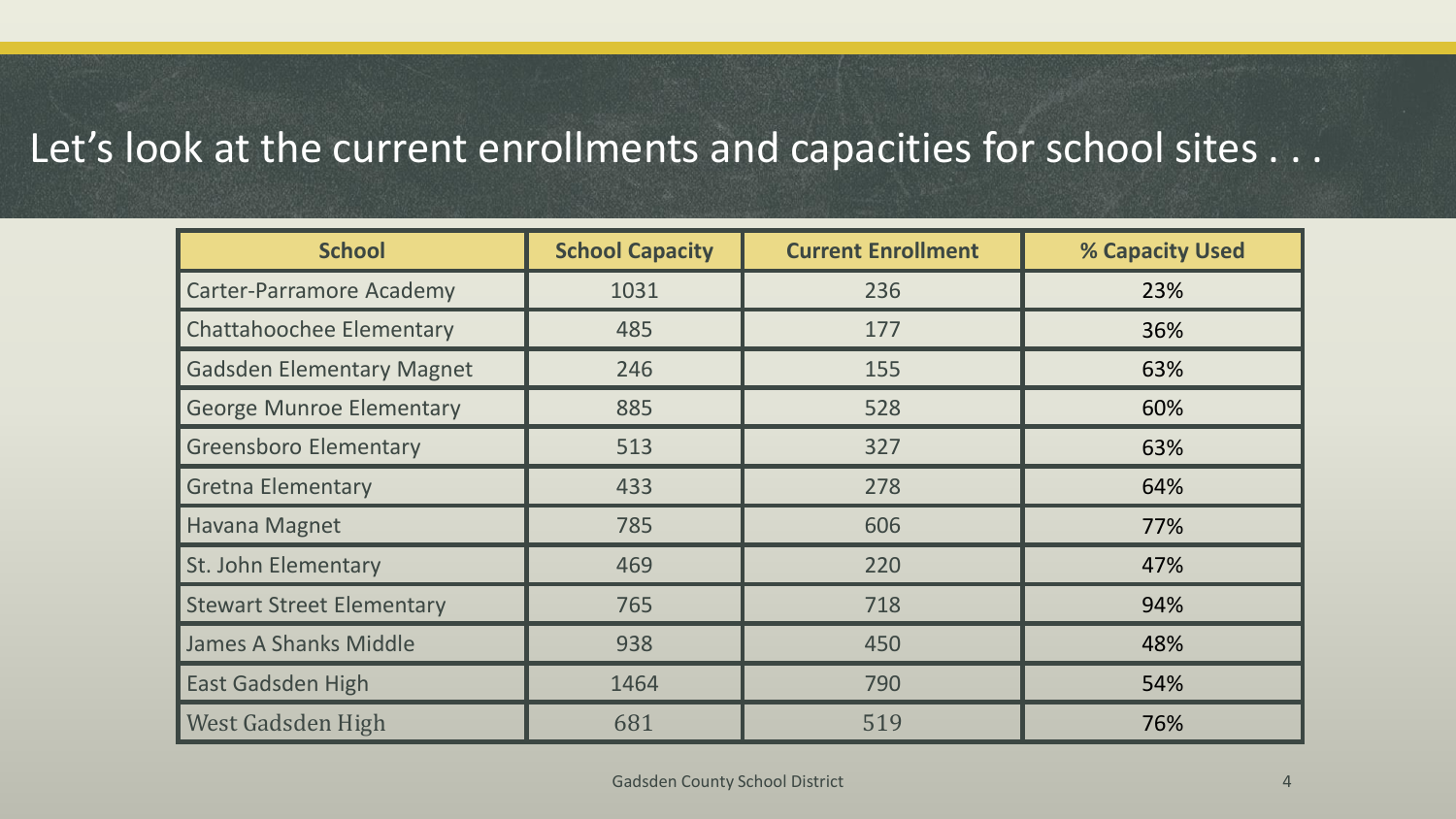# Reconfiguration 2017-2018

| <b>West Gadsden High</b>           |
|------------------------------------|
| <b>East Gadsden High</b>           |
| <b>Greensboro Elementary</b>       |
| <b>Gretna Elementary</b>           |
| <b>St. John Elementary</b>         |
| <b>George W. Munroe Elementary</b> |
| <b>James A Shanks Middle</b>       |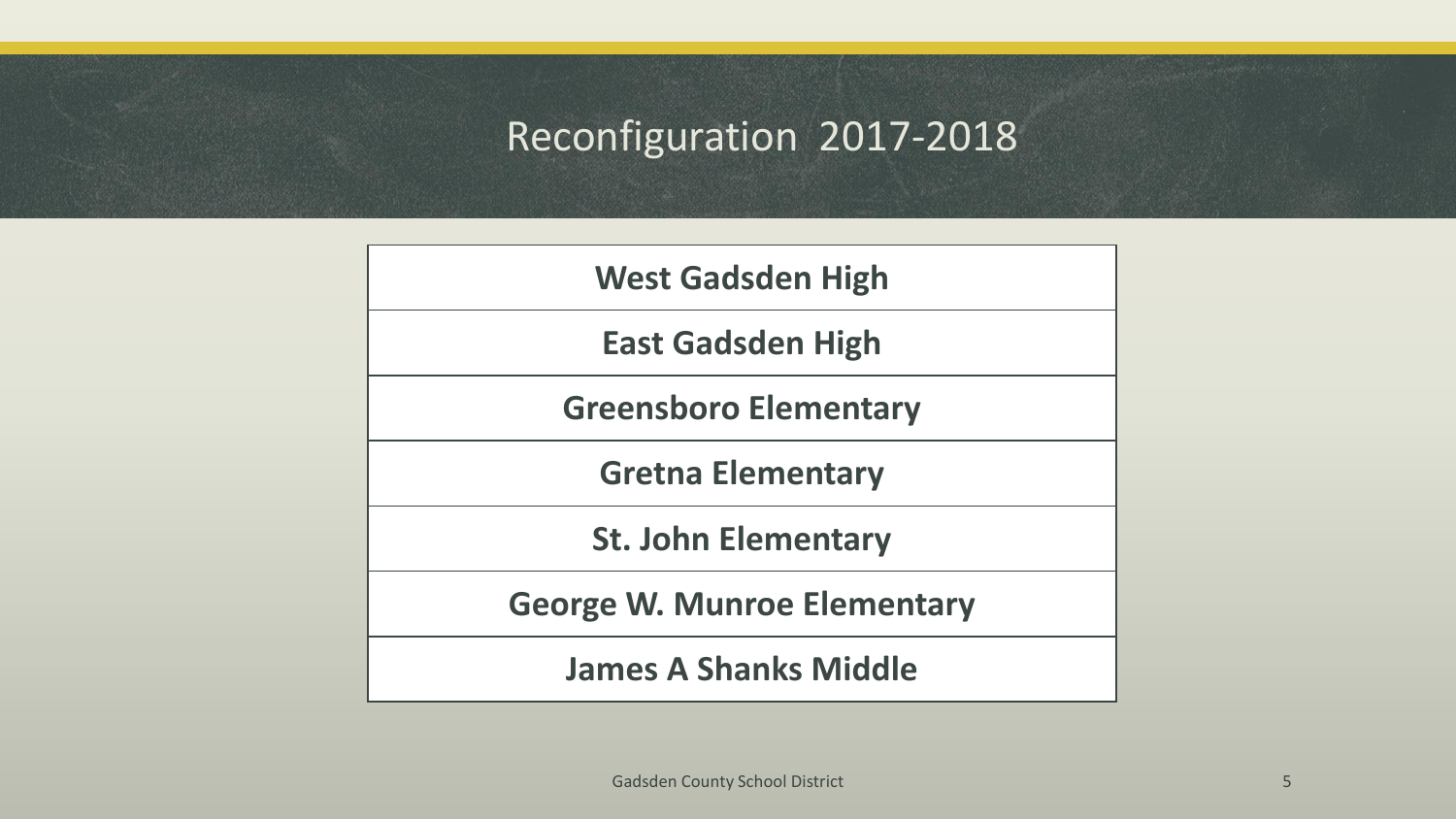### Reconfiguration - 2018-2019 through 2020-2021

| <b>School</b>                    | <b>Year of Reconfiguration</b> |
|----------------------------------|--------------------------------|
| <b>Chattahoochee Elementary</b>  | 2018-2019                      |
| <b>Carter-Parramore Academy</b>  | 2019-2020                      |
| <b>Stewart Street Elementary</b> | 2020-2021                      |
| <b>Gadsden Elementary Magnet</b> | 2020-2021                      |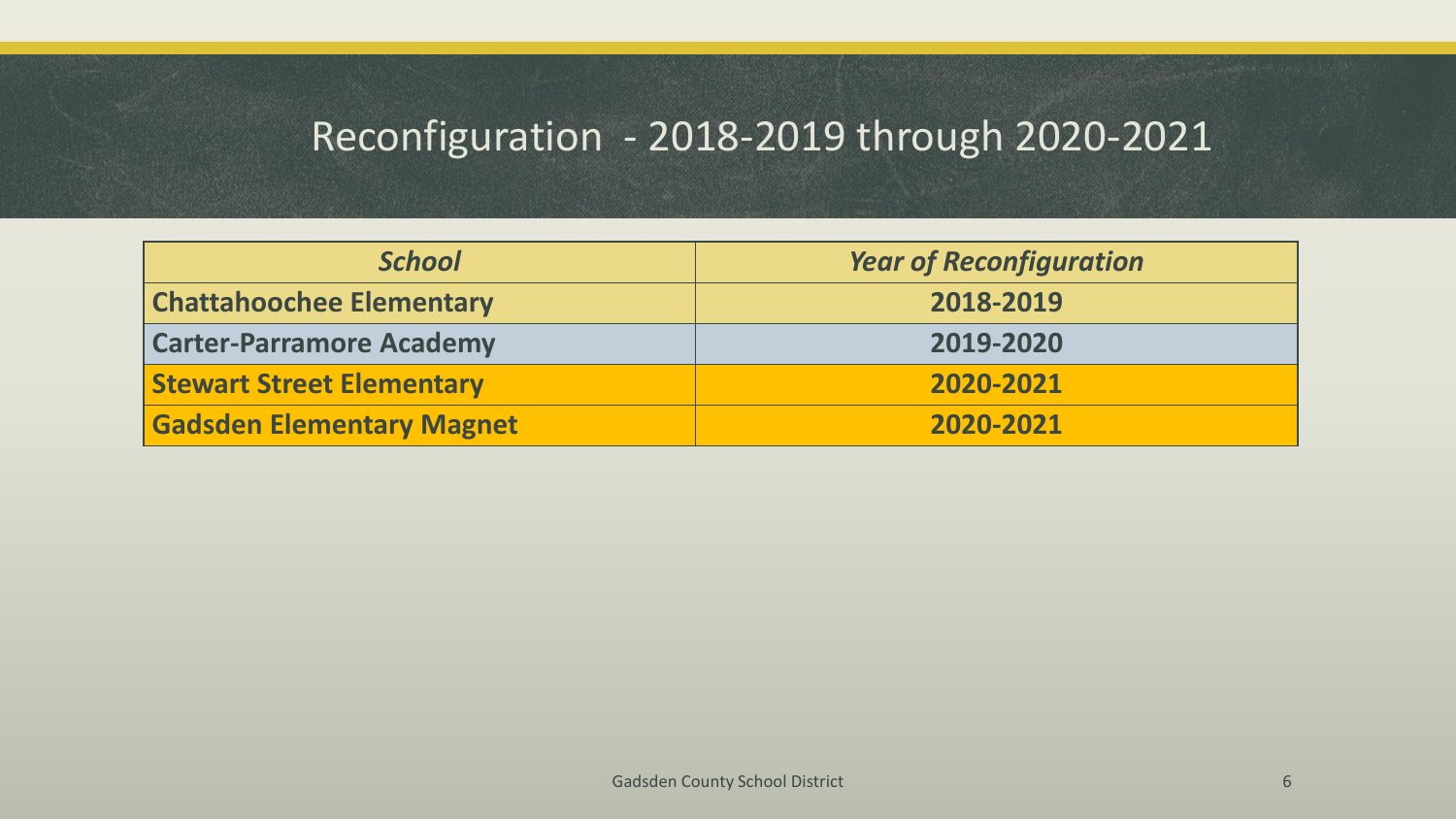| <b>School</b>            | <b>Action for 2017-2018</b>                                                               | <b>Results of Action</b>                          |
|--------------------------|-------------------------------------------------------------------------------------------|---------------------------------------------------|
| <b>West Gadsden High</b> | Move grades 9 through 12 from West<br>Gadsden High School to East Gadsden<br>High School. | West Gadsden High will<br>become a middle school. |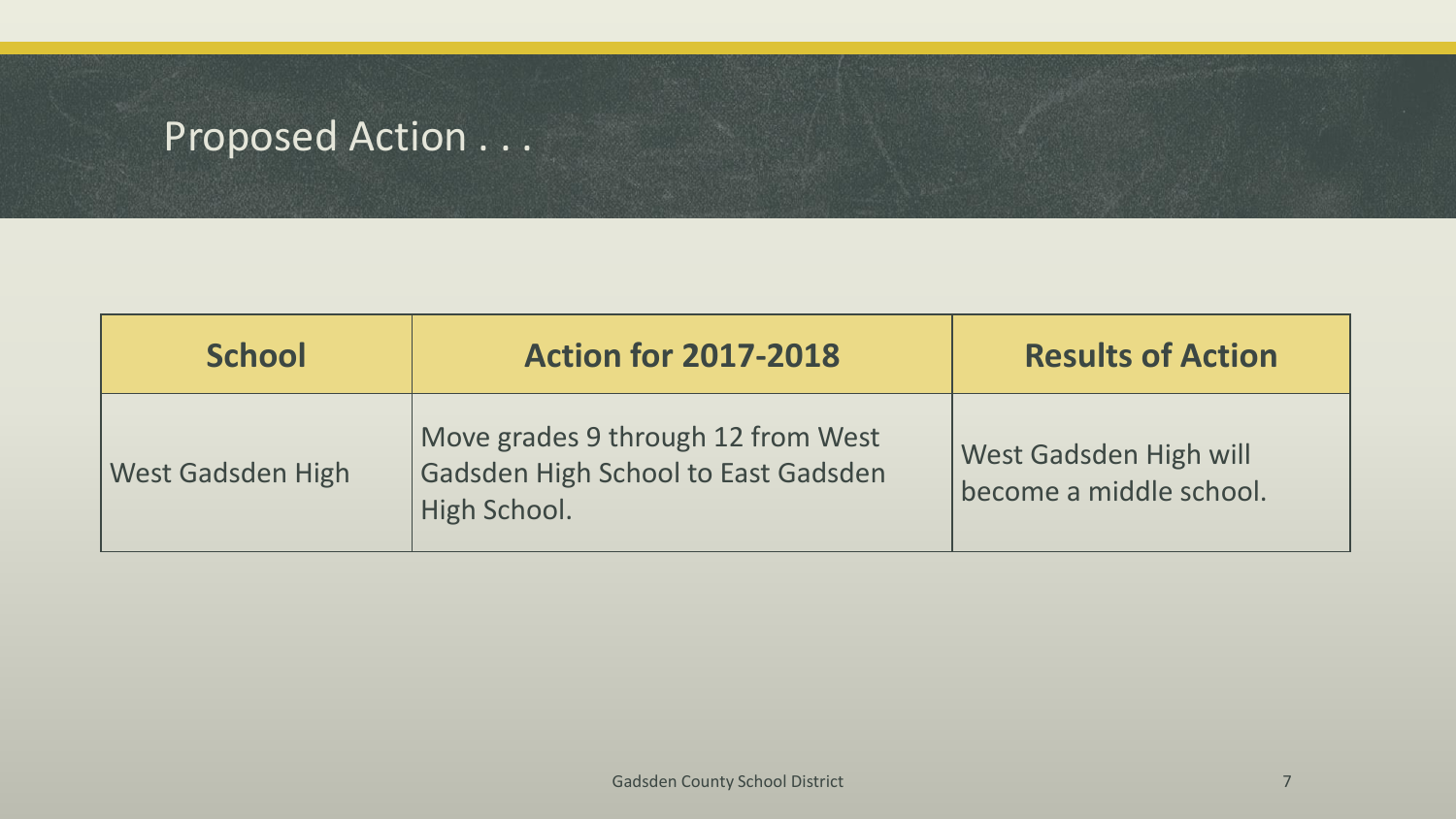| <b>School</b>                | <b>Action for 2017-2018</b>                                                     | <b>Results of Action</b>                                                                                                                      |
|------------------------------|---------------------------------------------------------------------------------|-----------------------------------------------------------------------------------------------------------------------------------------------|
| <b>Greensboro Elementary</b> | Move grades 4 and 5 from Greensboro<br><b>Elementary to West Gadsden Middle</b> | <b>Greensboro Elementary will</b><br>become a primary school (PK-3)<br>and West Gadsden will become<br>a grades 4 through 8 middle<br>school. |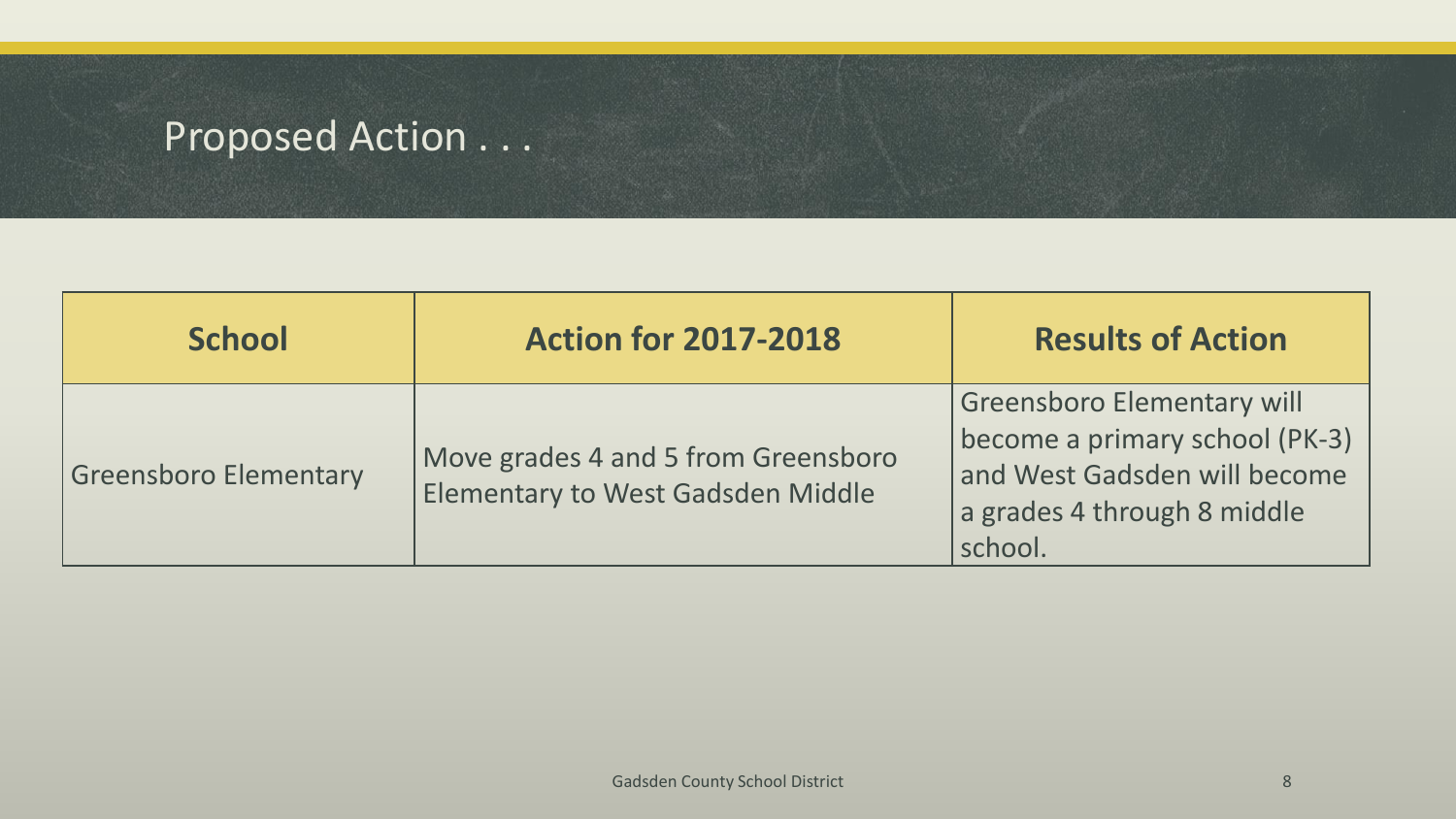| <b>School</b>            | <b>Action for 2017-2018</b>                                                                            | <b>Results of Action</b>                          |
|--------------------------|--------------------------------------------------------------------------------------------------------|---------------------------------------------------|
| <b>Gretna Elementary</b> | Move grades 4 and 5 to West Gadsden Middle<br>and Grades PK through 3 to Greensboro<br>Primary School. | <b>Suspend Operation of Gretna</b><br>Elementary. |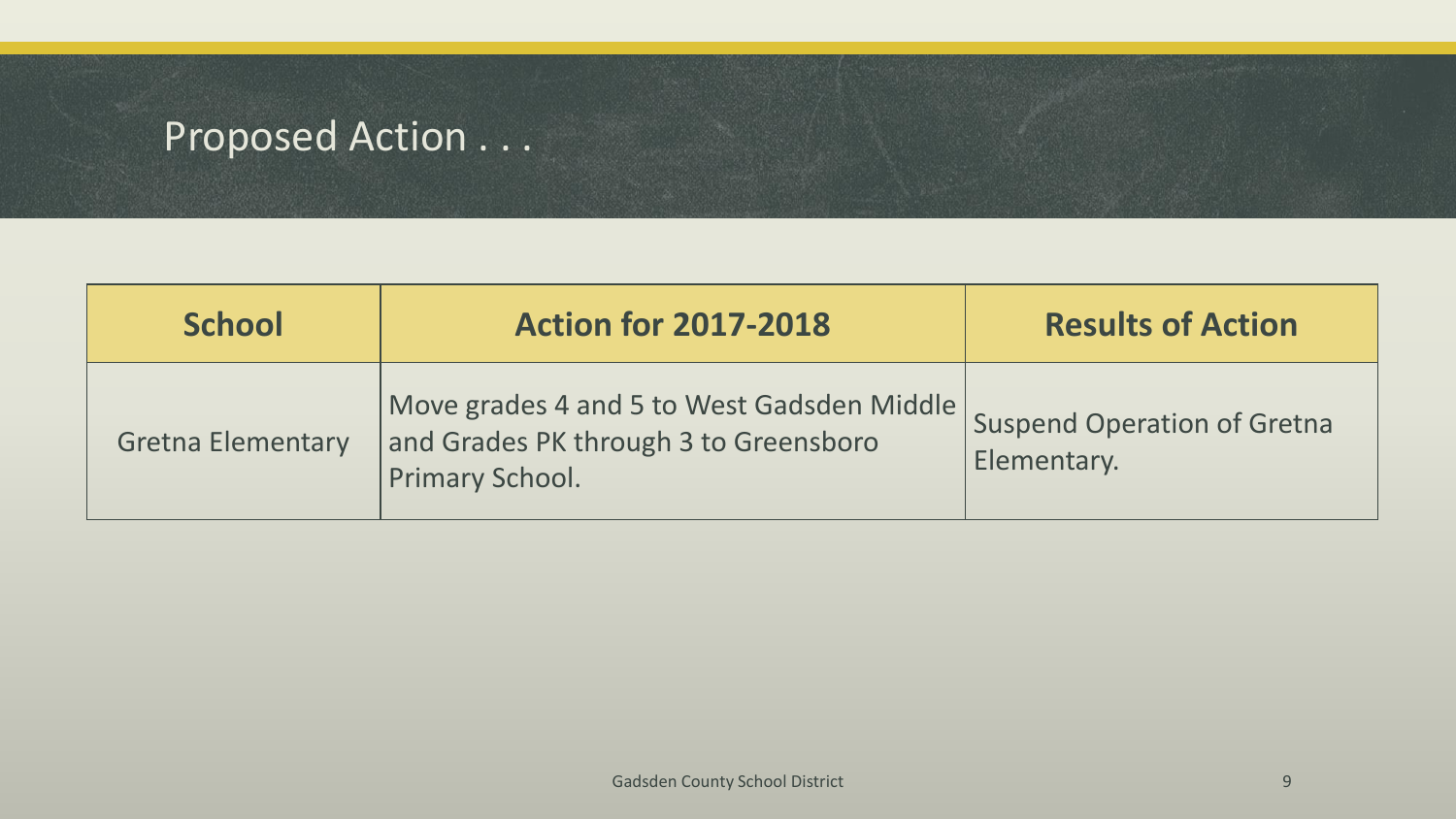| <b>School</b>                   | <b>Action for 2017-2018</b>                     | <b>Results of Action</b>                                                                                       |
|---------------------------------|-------------------------------------------------|----------------------------------------------------------------------------------------------------------------|
| <b>George Munroe Elementary</b> | Move grades 4 and 5 to Shanks Middle<br>School. | George Munroe will become a<br>primary school and Shanks<br>Middle will become a 4 through<br>8 middle school. |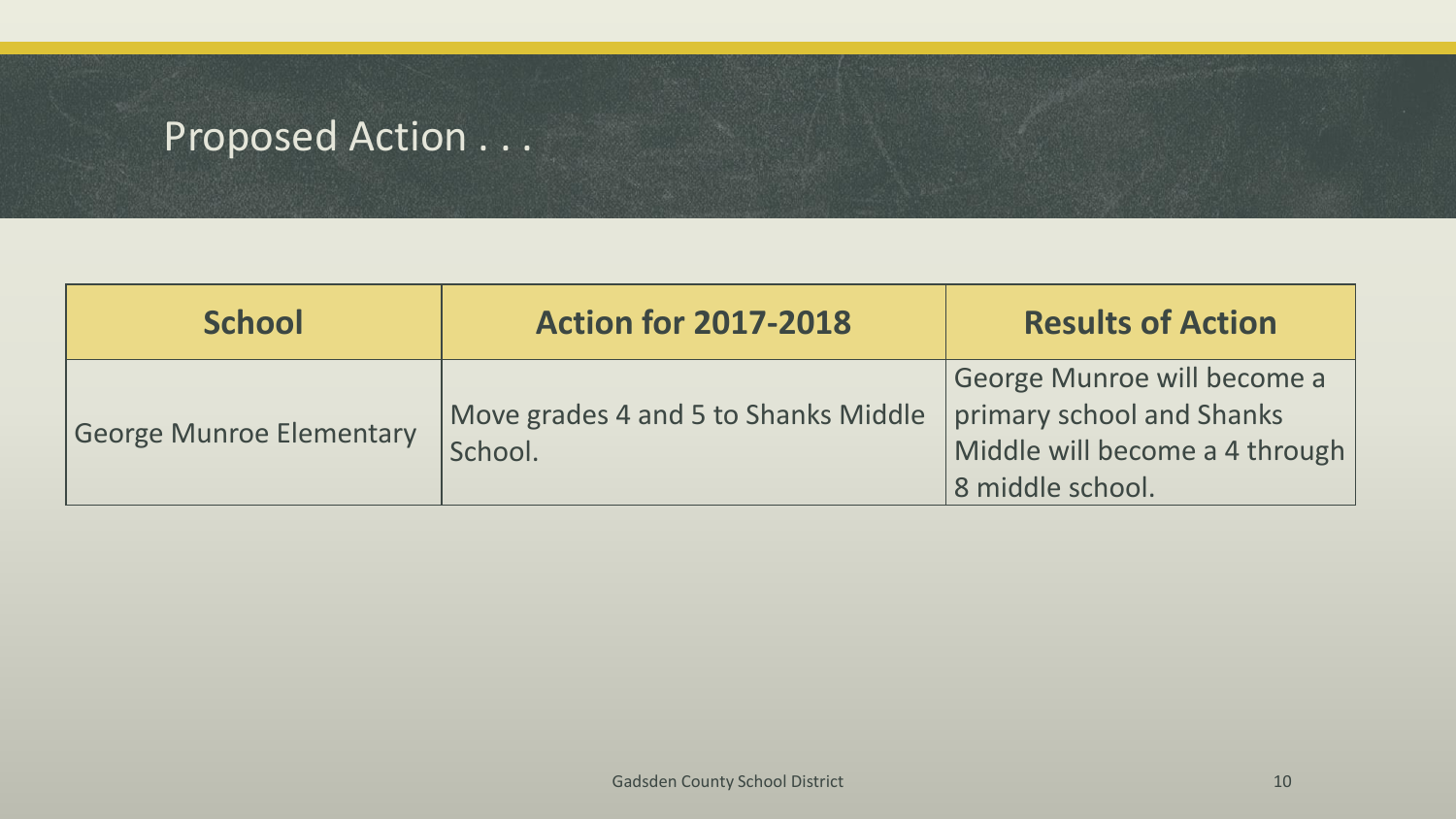| <b>School</b>       | <b>Action for 2017-2018</b>                                                                                                                   | <b>Results of Action</b>                                   |
|---------------------|-----------------------------------------------------------------------------------------------------------------------------------------------|------------------------------------------------------------|
| St. John Elementary | Move grades 4 and 5 from St. John<br><b>Elementary to Shanks Middle School and</b><br>grades PK through 3 to George Munroe<br>Primary School. | Suspend Operation of St. John<br><b>Elementary School.</b> |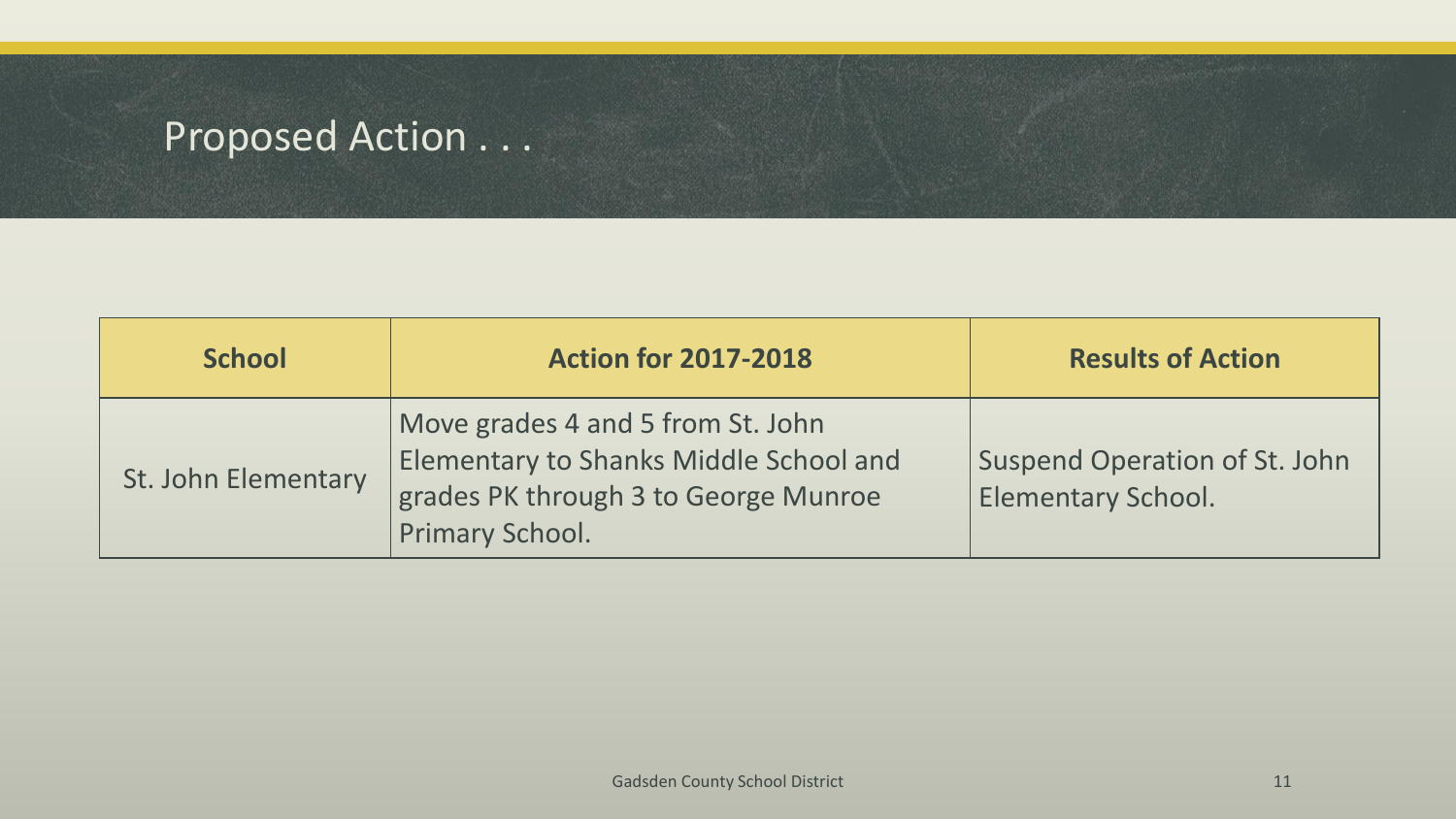| <b>School</b>                   | <b>Action for 2018-2019</b>                                                                                                                         | <b>Results of Action</b>                                                               |
|---------------------------------|-----------------------------------------------------------------------------------------------------------------------------------------------------|----------------------------------------------------------------------------------------|
| <b>Chattahoochee Elementary</b> | Move grades 4 and 5 from Chattahoochee<br>Elementary to West Gadsden Middle<br>School and grades 1, 2 and 3 to<br><b>Greensboro Primary School.</b> | Chattahoochee will become an<br><b>Early Learning Center with</b><br>grades PK and KG. |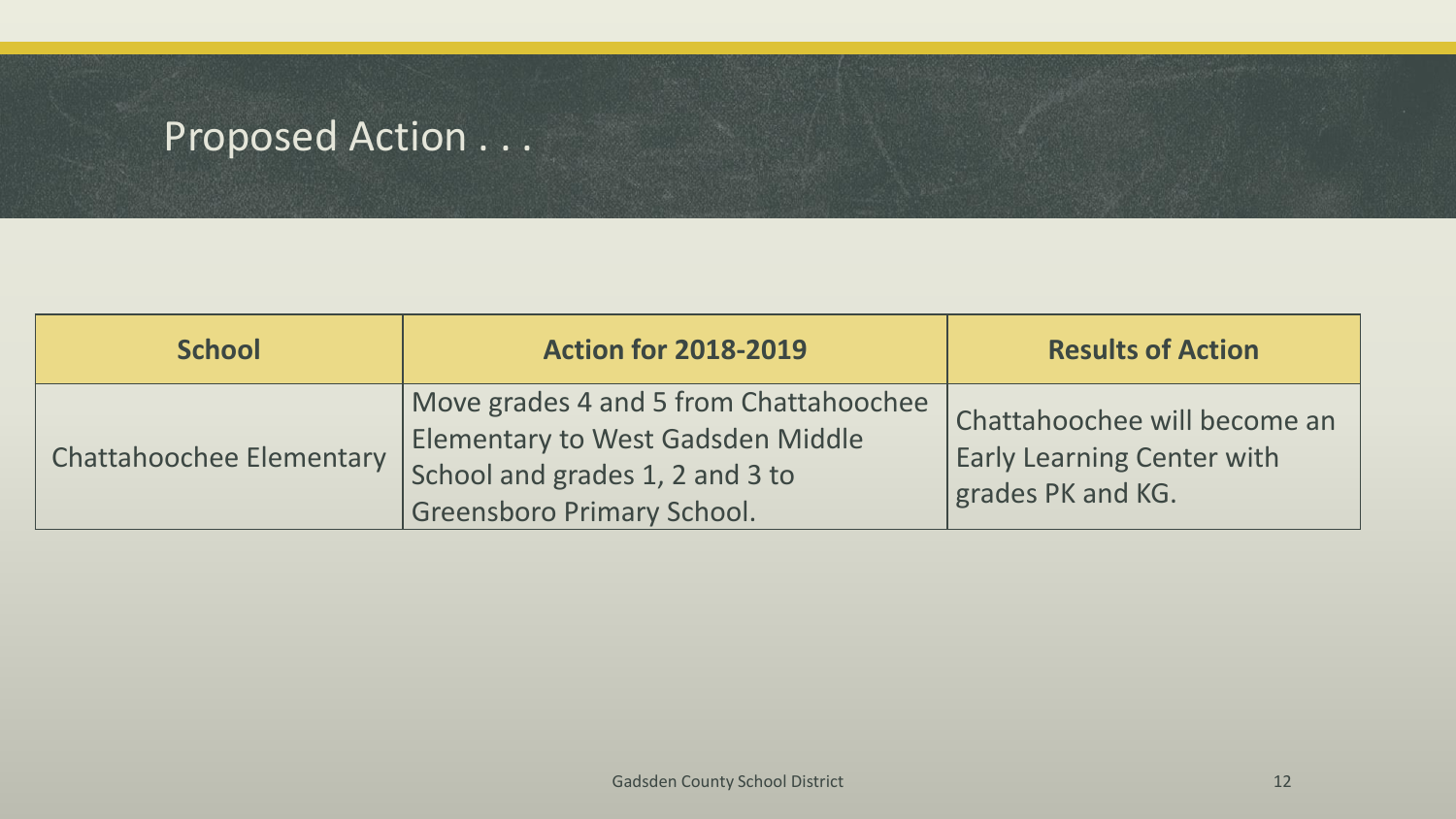| <b>School</b>            | <b>Action for 2018-2019</b>                                                                        | <b>Results of Action</b> |
|--------------------------|----------------------------------------------------------------------------------------------------|--------------------------|
| Carter-Parramore Academy | Relocate to possibly suspended school site   Raze CPA site in preparation for<br>(Gretna Facility) | a new K-8 school.        |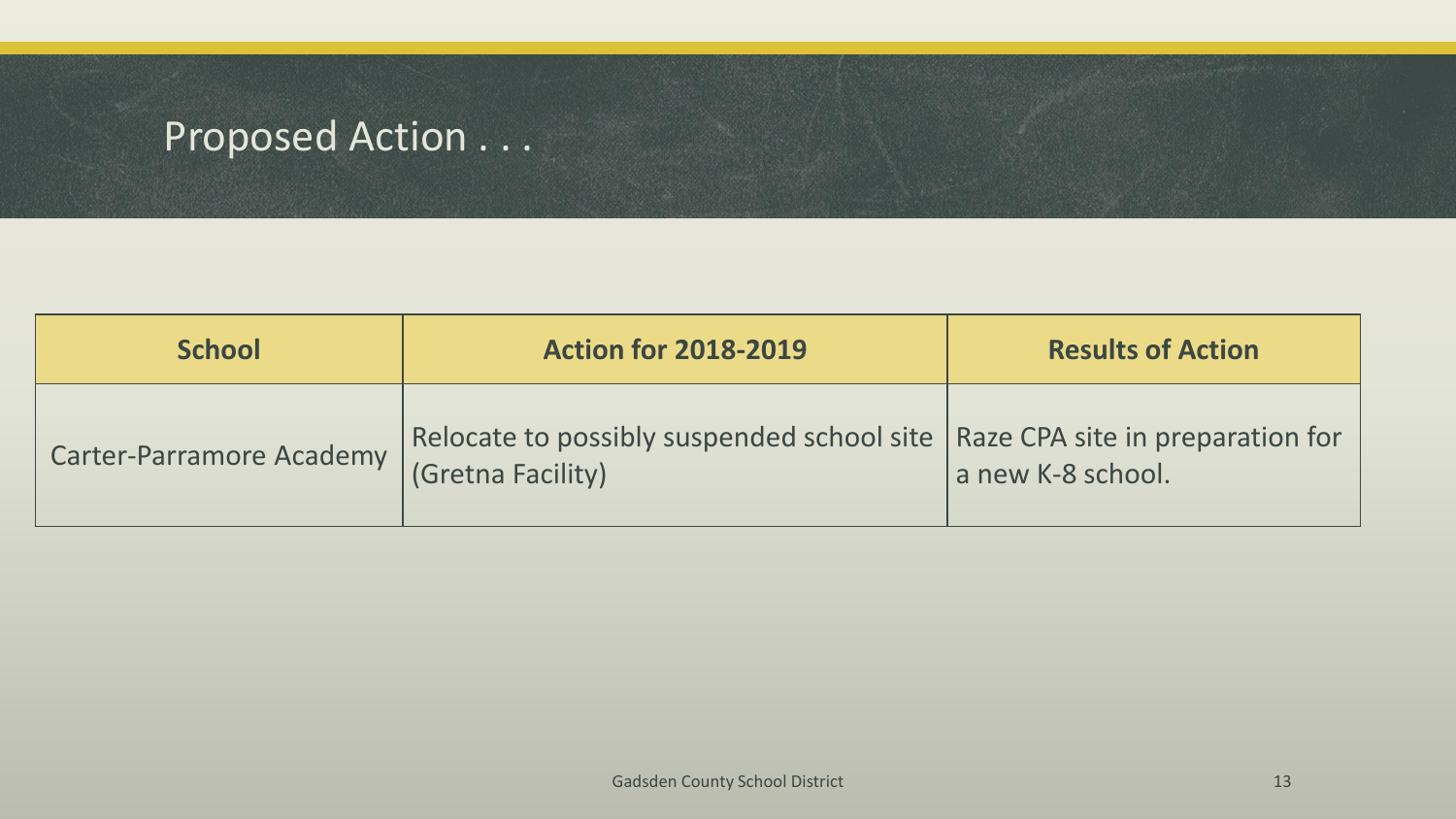| <b>School</b>                    | <b>Action for 2020-2021</b>                                     | <b>Results of Action</b>                        |
|----------------------------------|-----------------------------------------------------------------|-------------------------------------------------|
| <b>Stewart Street Elementary</b> | Relocate school to the new K-8 facility on<br>the old CPA site. | Repurpose the school for other<br>district use. |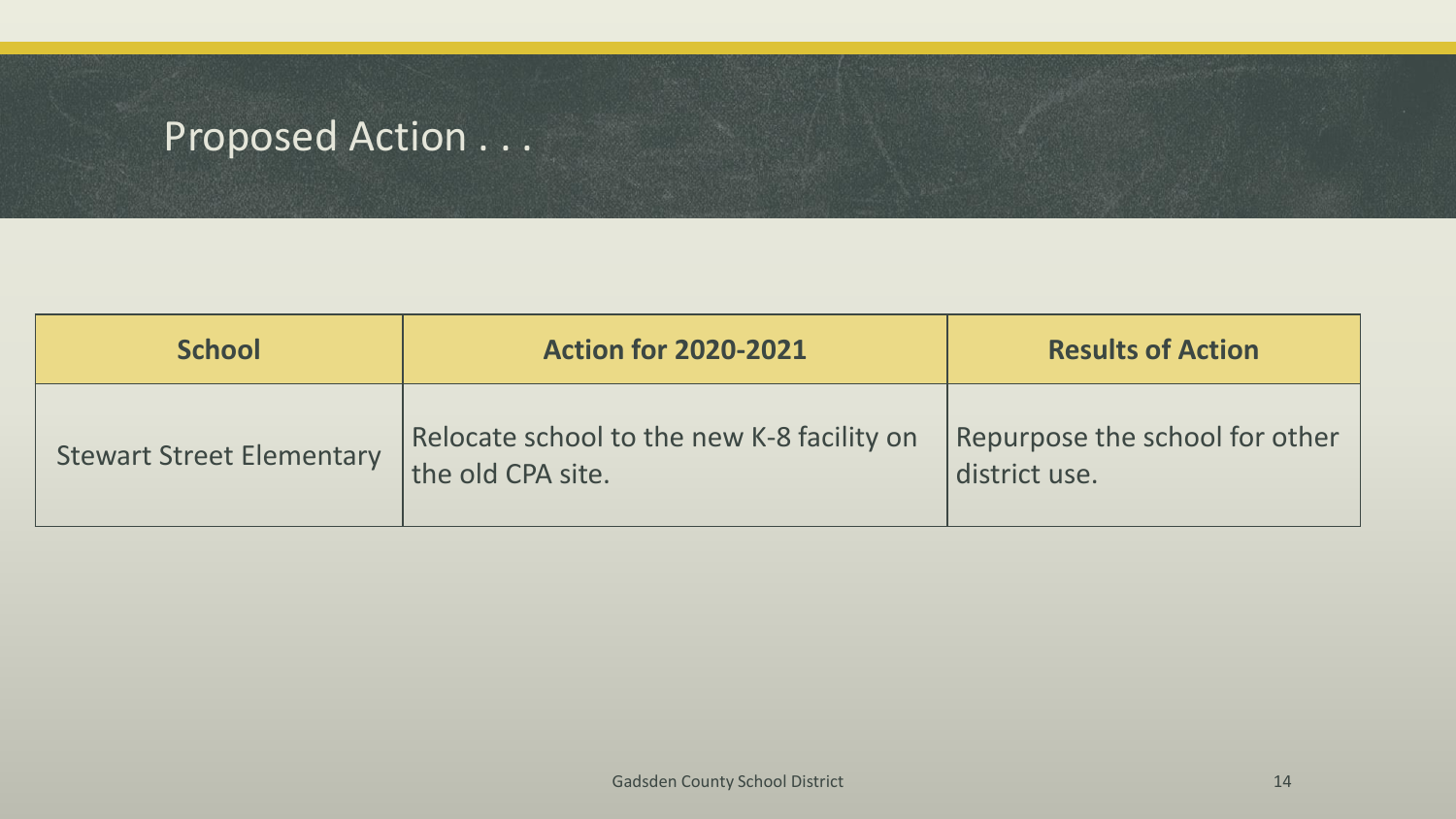| <b>School</b>                       | <b>Action for 2020-2021</b>            | <b>Results of Action</b>                            |
|-------------------------------------|----------------------------------------|-----------------------------------------------------|
| <b>Gadsden Elementary</b><br>Magnet | Move to new K-8 school at old CPA site | <b>GEMS becomes a SWS at the</b><br>new K-8 school. |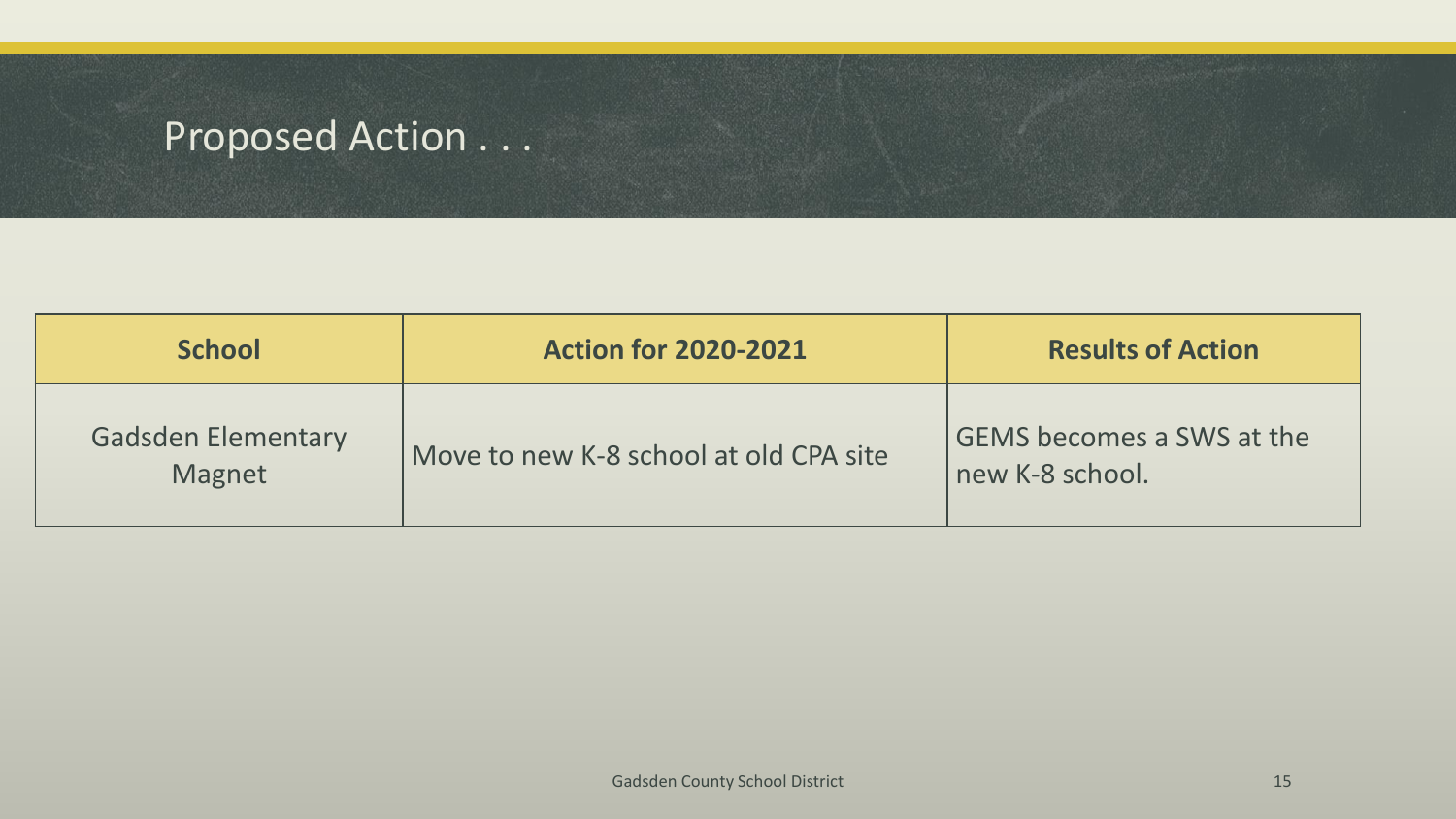# Projected 2017-2018 Enrollments of Reconfigured Schools . . .

| <b>School</b>                | <b>School Capacity</b> | <b>Projected 2017-2018 Enrollment</b> |
|------------------------------|------------------------|---------------------------------------|
| West Gadsden Middle          | 681                    | 426                                   |
| <b>Greensboro Primary</b>    | 513                    | 432                                   |
| <b>George Munroe Primary</b> | 885                    | 522                                   |
| <b>Shanks Middle</b>         | 938                    | 676                                   |
| <b>East Gadsden High</b>     | 1464                   | 1056                                  |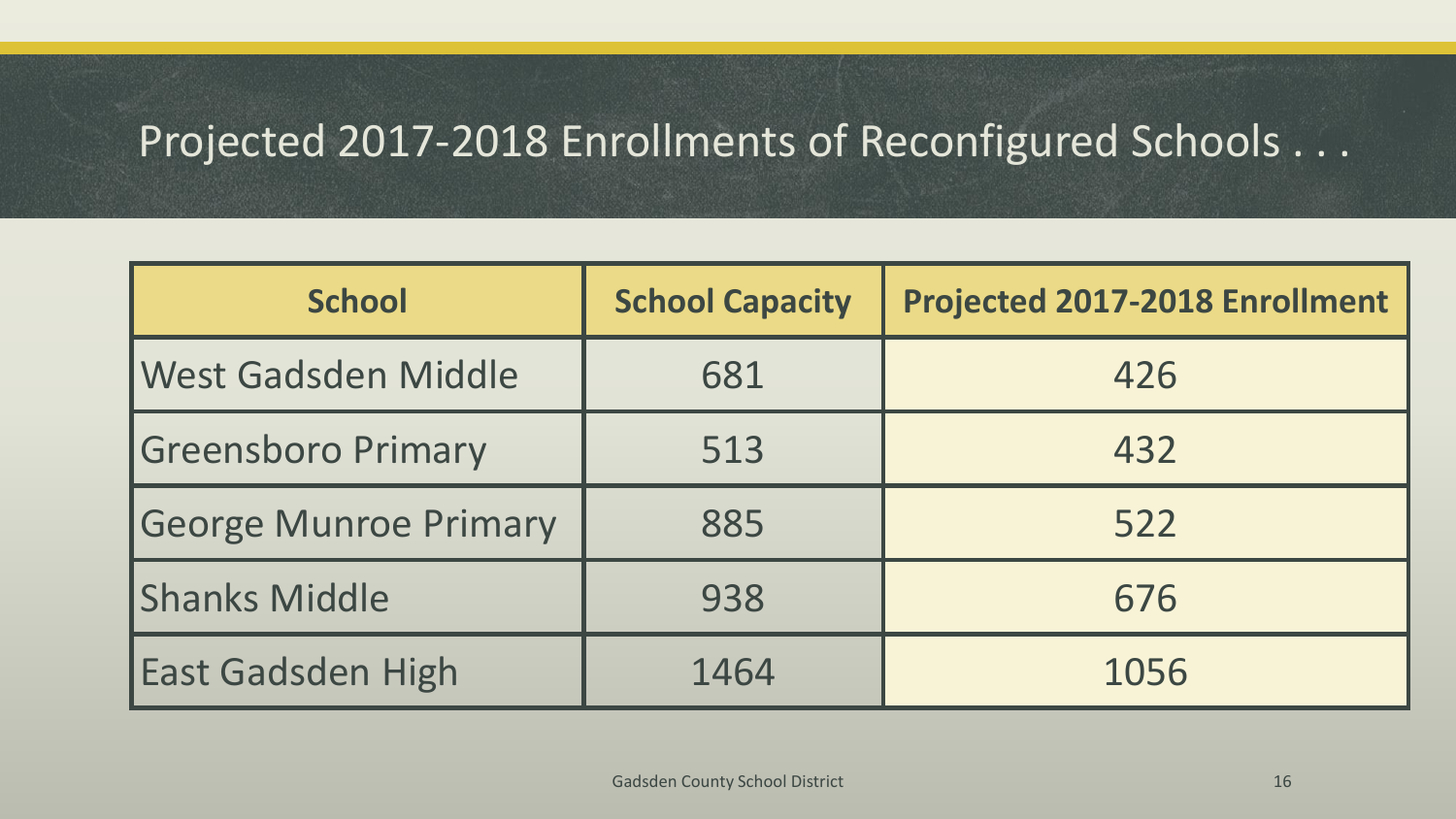#### Projected School Personnel and Cost 2017-2018

Note: The following projected personnel and potential savings (including fringes) are "ball park" figures that will fluctuate up and down throughout the reconfiguration process depending on the many variables that must be taken into consideration until the final plan is adopted. These projections will serve as a starting point for discussion, planning and decision-making.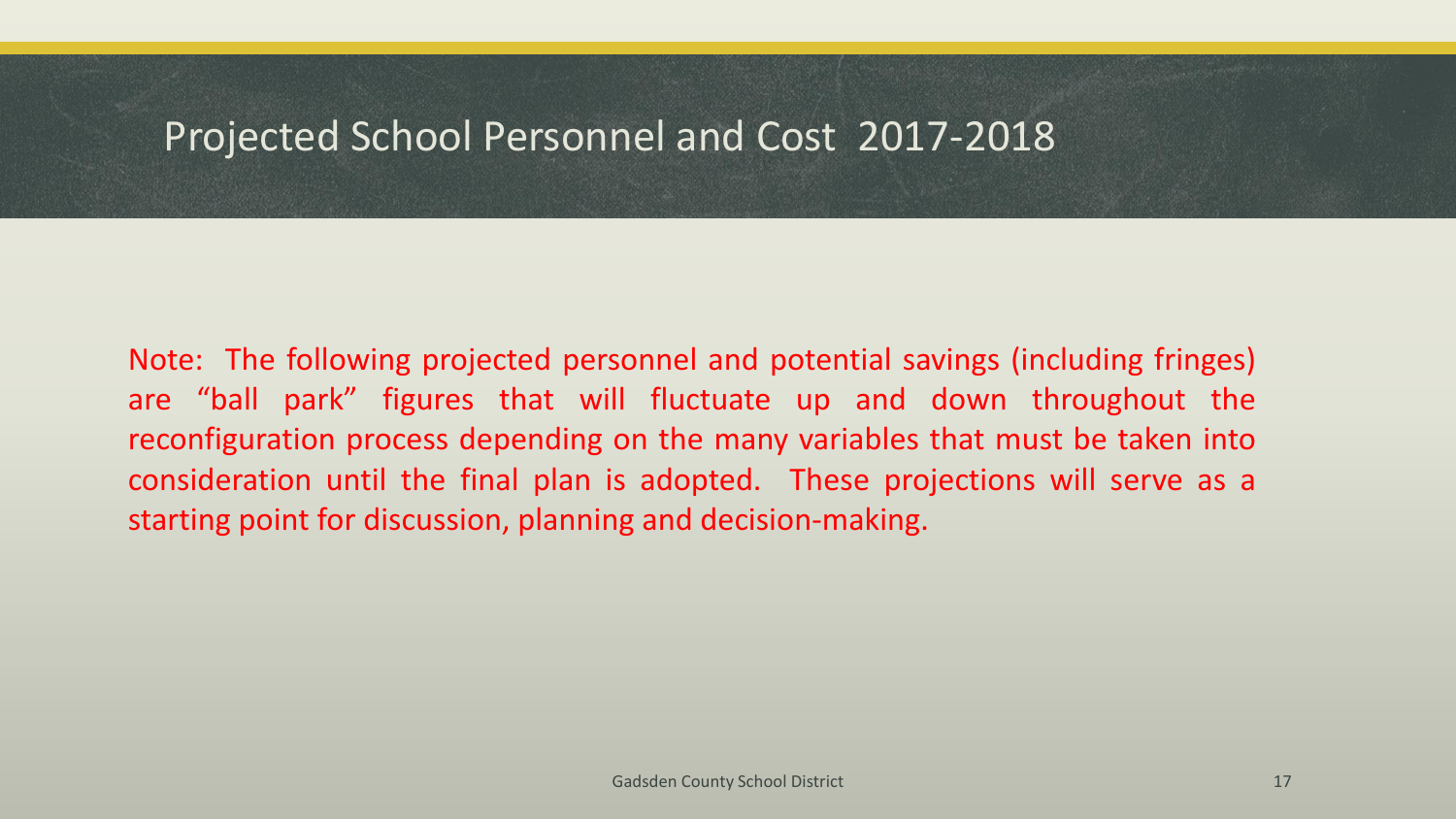#### James A Shanks Middle School 2017-2018

| <b>Position</b>       | <b>Current Staff</b> | <b>Total Cost</b> | <b>Avg. Cost Per Position</b> | <b>Projected Staff</b> | <b>Projected Cost</b> |
|-----------------------|----------------------|-------------------|-------------------------------|------------------------|-----------------------|
| <b>Administrative</b> | $\overline{3}$       | \$230,882.00      | \$76,960.67                   | $\overline{4}$         | \$307,842.67          |
| <b>Clerical</b>       | 3                    | \$104,995.00      | \$34,998.33                   | 3                      | \$104,995.00          |
| <b>Custodial</b>      | $\overline{4}$       | \$110,515.00      | \$27,628.75                   | $\overline{4}$         | \$110,515.00          |
| <b>Food Service</b>   | 6                    | \$140,521.00      | \$23,420.17                   | 6                      | \$140,521.00          |
| Paraprofessional      | 5                    | \$117,600.00      | \$23,520.00                   | 5                      | \$117,600.00          |
| <b>Teacher</b>        | 39                   | \$1,827,379.00    | \$46,855.87                   | 45                     | \$2,108,514.23        |
| <b>Others</b>         | $\mathbf 1$          | \$48,094.00       | \$48,094.00                   |                        | \$48,094.00           |
| <b>TOTAL</b>          | 61                   | \$2,531,892.00    |                               | 68                     | \$2,938,081.90        |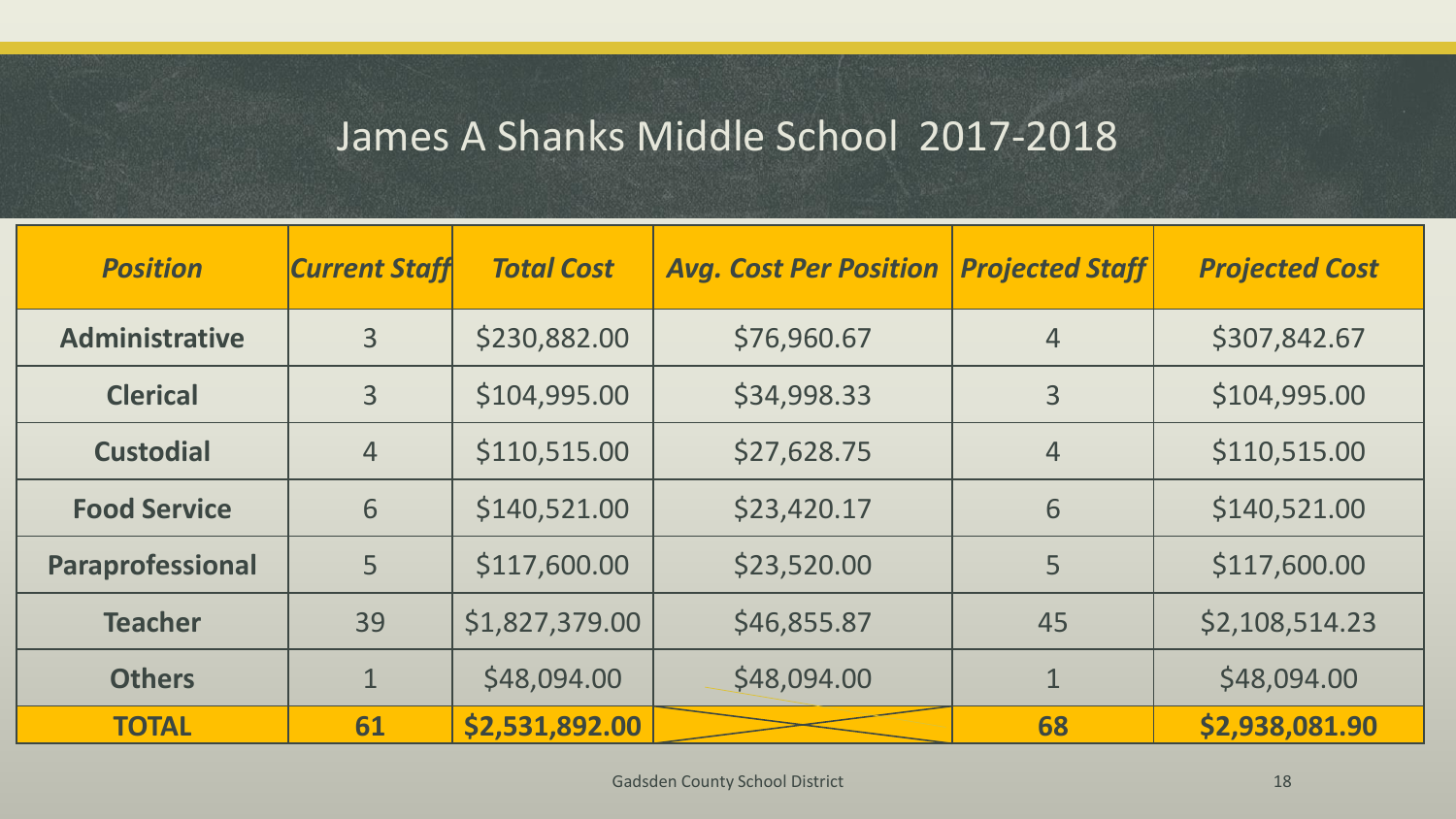#### West Gadsden Middle School 2017-2018

| <b>Position</b>       | <b>Current Staff</b> | <b>Total Cost</b> | <b>Avg Cost Per Position Projected Staff</b> |                | <b>Projected Cost</b> |
|-----------------------|----------------------|-------------------|----------------------------------------------|----------------|-----------------------|
| <b>Administrative</b> | $\overline{3}$       | \$225,523.00      | \$75,174.33                                  | 3              | \$225,523.00          |
| <b>Clerical</b>       | 3                    | \$108,806.00      | \$36,268.67                                  | 3              | \$108,806.00          |
| <b>Custodial</b>      | 7                    | \$191,530.00      | \$27,361.43                                  | 7              | \$191,530.00          |
| <b>Food Service</b>   | 6                    | \$134,686.00      | \$22,447.67                                  | 6              | \$134,686.00          |
| Paraprofessional      | 3                    | \$66,938.00       | \$22,312.67                                  | $\overline{2}$ | \$44,625.33           |
| <b>Teacher</b>        | 31                   | \$1,390,812.00    | \$44,864.90                                  | 28             | \$1,256,217.29        |
| <b>Others</b>         | 3                    | \$132,940.00      | \$44,313.33                                  | 3              | \$132,940.00          |
| <b>TOTALS</b>         | 56                   | \$2,251,235.00    |                                              | 52             | \$2,094,327.62        |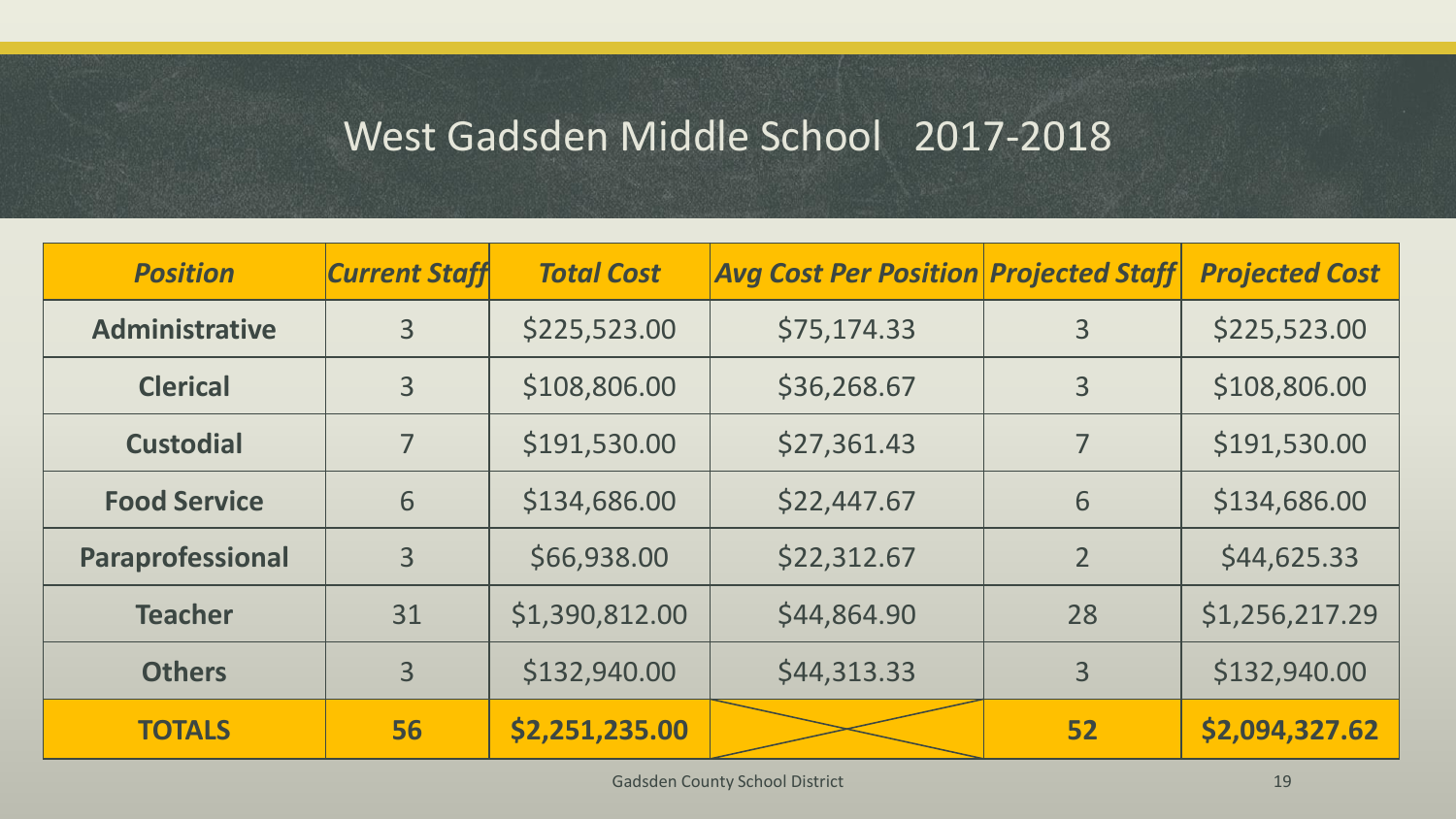# East Gadsden High School 2017-2018

| <b>Position</b>       | <b>Current Staff</b> | <b>Total Cost</b> | <b>Avg. Cost Per Position</b> | <b>Projected Staff</b> | <b>Projected Cost</b> |
|-----------------------|----------------------|-------------------|-------------------------------|------------------------|-----------------------|
| <b>Administrative</b> | 5                    | \$375,723.00      | \$75,144.60                   | 5                      | \$375,723.00          |
| <b>Clerical</b>       | $\overline{4}$       | \$138,762.00      | \$34,690.50                   | $\overline{4}$         | \$138,762.00          |
| <b>Custodial</b>      | 11                   | \$313,593.00      | \$28,508.45                   | 11                     | \$313,593.00          |
| <b>Food Service</b>   | 9                    | \$207,255.00      | \$23,028.33                   | 9                      | \$207,255.00          |
| Paraprofessional      | 5                    | \$136,604.00      | \$27,320.80                   | 5                      | \$136,604.00          |
| <b>Teacher</b>        | 57                   | \$2,705,064.00    | \$47,457.26                   | 64                     | \$3,037,264.84        |
| <b>Other</b>          | 5                    | \$255,030.00      | \$51,006.00                   | 5                      | \$255,030.00          |
| <b>Totals</b>         | 96                   | \$4,132,031.00    |                               | 103                    | \$4,464,231.84        |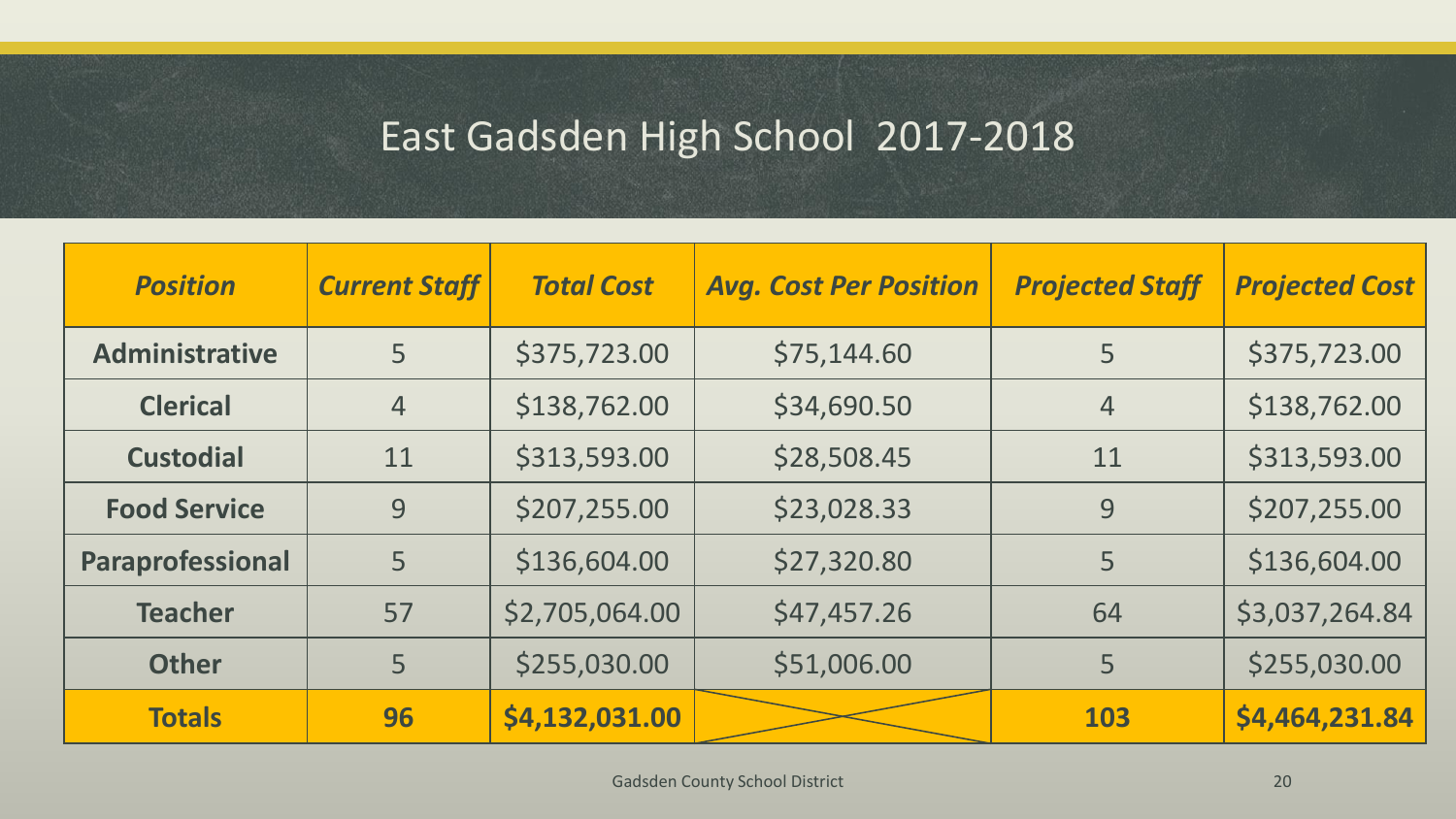# George W Munroe Primary School 2017-2018

| <b>Position</b>       | <b>Current Staff</b> | <b>Total Cost</b> | <b>Avg. Cost Per Position</b> | <b>Projected Staff</b> | <b>Projected Cost</b> |
|-----------------------|----------------------|-------------------|-------------------------------|------------------------|-----------------------|
| <b>Administrative</b> | 3                    | \$210,448.00      | \$70,149.33                   | $\overline{2}$         | \$140,298.67          |
| <b>Clerical</b>       | $\overline{2}$       | \$61,465.00       | \$30,732.50                   | $\overline{2}$         | \$61,465.00           |
| <b>Custodial</b>      | 5                    | \$135,010.00      | \$27,002.00                   | 5                      | \$135,010.00          |
| <b>Food Service</b>   | 9                    | \$178,650.00      | \$19,850.00                   | 9                      | \$178,650.00          |
| Paraprofessional      | 6                    | \$123,499.00      | \$20,583.17                   | 6                      | \$123,499.00          |
| <b>Teacher</b>        | 33                   | \$1,523,810.00    | \$46,176.06                   | 33                     | \$1,523,810.00        |
| <b>Other</b>          | $\overline{4}$       | \$152,808.00      | \$38,202.00                   | $\overline{2}$         | \$76,404.00           |
| <b>Total</b>          | 62                   | \$2,385,690.00    |                               | 59                     | \$2,239,136.67        |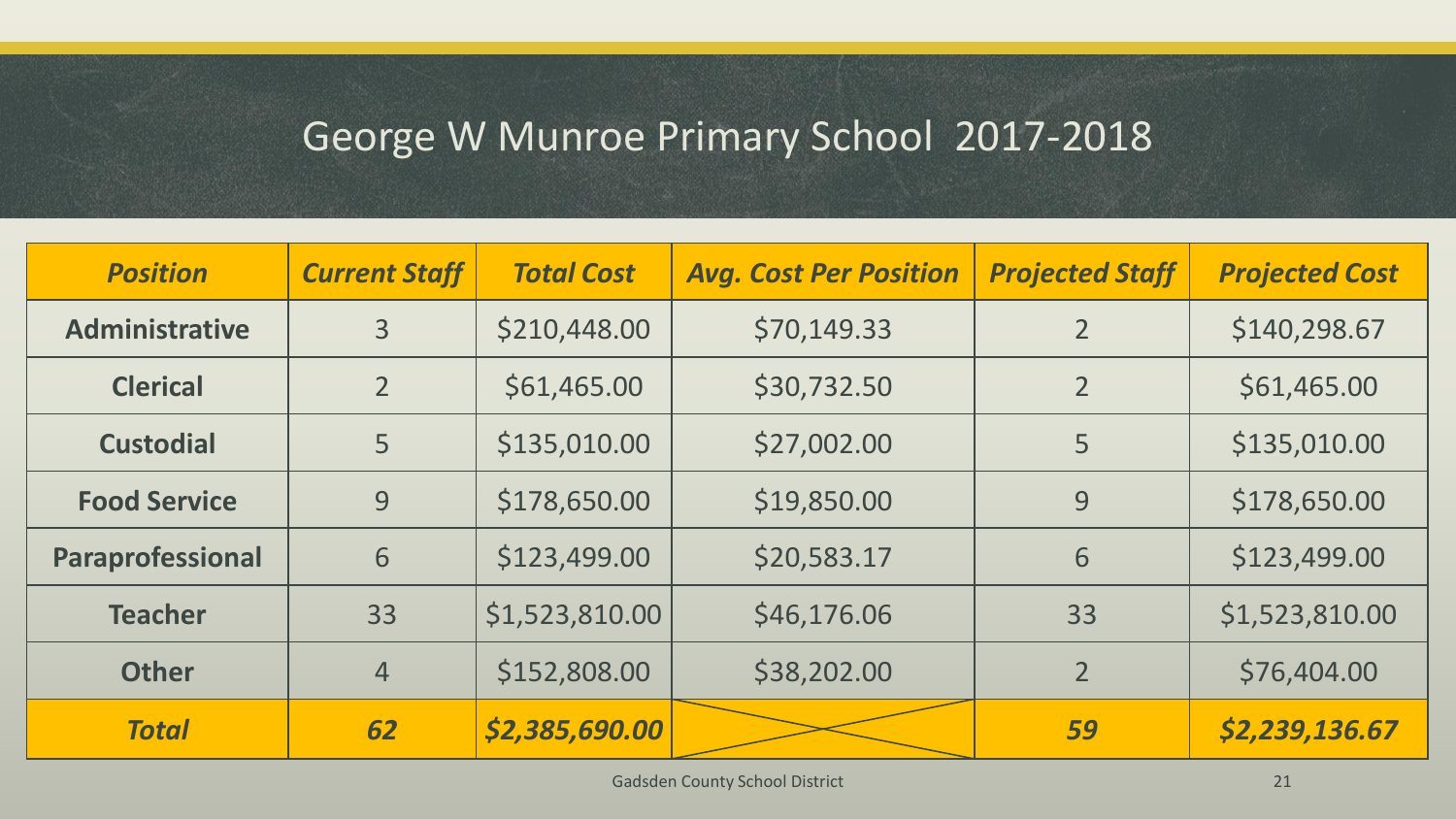### Greensboro Primary School 2017-2018

| <b>Position</b>       | <b>Current Staff</b> | <b>Total Cost</b> | <b>Avg. Cost Per Position Projected Staff</b> |                | <b>Projected Cost</b> |
|-----------------------|----------------------|-------------------|-----------------------------------------------|----------------|-----------------------|
| <b>Administrative</b> | $\overline{2}$       | \$152,594.00      | \$76,297.00                                   |                | \$152,594.00          |
| <b>Clerical</b>       | $\overline{2}$       | \$67,569.00       | \$33,784.50                                   | $\overline{2}$ | \$67,569.00           |
| <b>Custodial</b>      | $\overline{4}$       | \$104,194.00      | \$26,048.50                                   | $\overline{4}$ | \$104,194.00          |
| <b>Food Service</b>   | $\overline{4}$       | \$100,094.00      | \$25,023.50                                   | $\overline{4}$ | \$100,094.00          |
| Paraprofessional      | $\overline{4}$       | \$71,569.00       | \$17,892.25                                   | 4              | \$71,569.00           |
| <b>Teacher</b>        | 23                   | \$1,088,835.00    | \$47,340.65                                   | 28             | \$1,325,538.26        |
| <b>TOTAL</b>          | 39                   | \$1,584,855.00    |                                               | 44             | \$1,821,558.26        |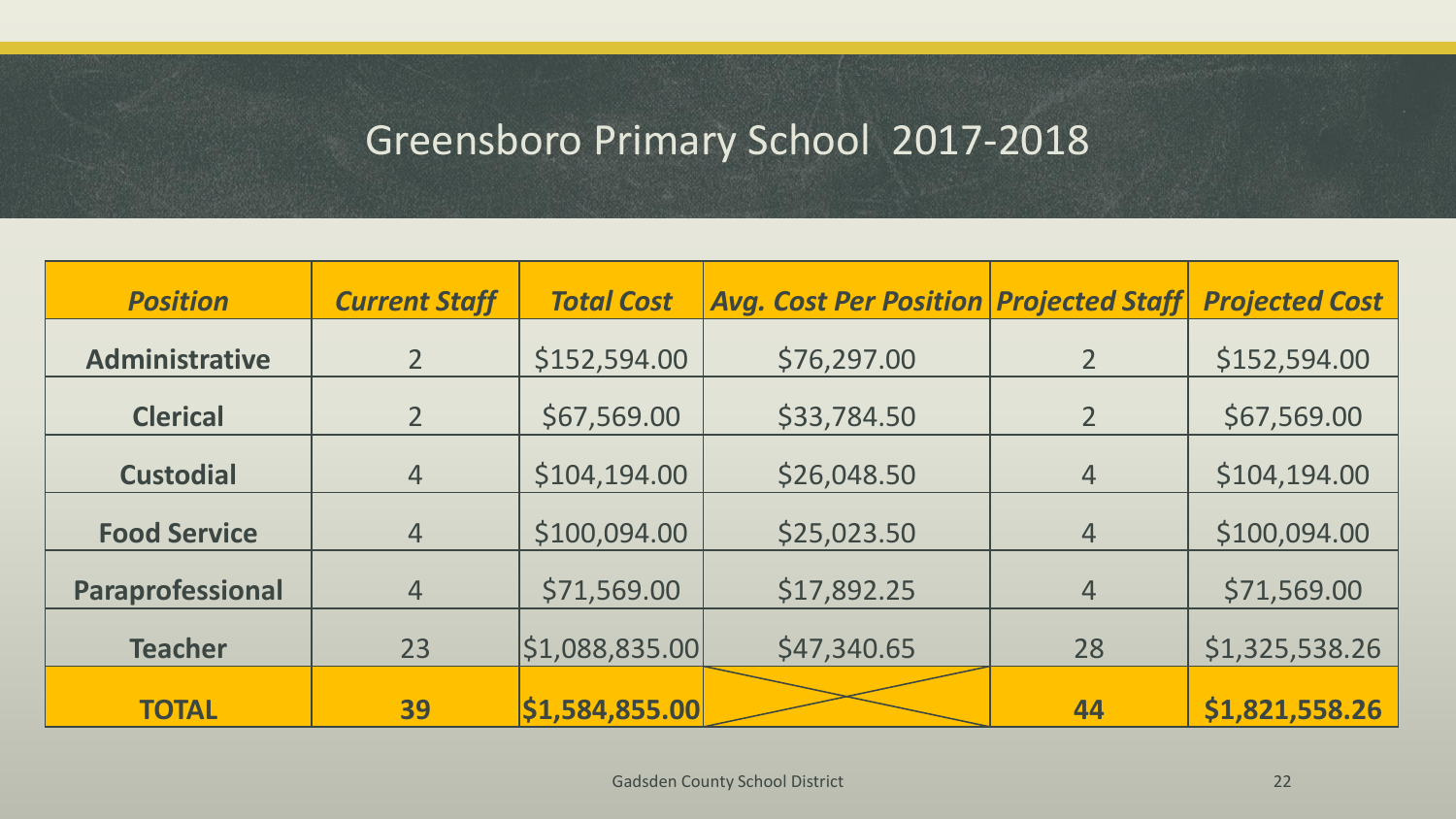### Gretna Elementary School 2017-2018

| <b>Position</b>     | <b>Current Staff</b> | <b>Total Cost</b> | <b>Avg. Cost Per Position Projected Staff</b> |                | <b>Projected Savings</b> |
|---------------------|----------------------|-------------------|-----------------------------------------------|----------------|--------------------------|
| Administrative      |                      | \$150,474.00      | \$75,237.00                                   | $\overline{0}$ | \$150,474.00             |
| <b>Clerical</b>     | $\overline{2}$       | \$70,574.00       | \$35,287.00                                   | $\overline{0}$ | \$70,574.00              |
| Custodial           | 3                    | \$83,194.00       | \$27,731.33                                   | $\overline{0}$ | \$83,194.00              |
| <b>Food Service</b> | $\overline{4}$       | \$81,144.00       | \$20,286.00                                   | $\overline{0}$ | \$81,144.00              |
| Paraprofessional    | 5                    | \$108,239.00      | \$21,647.80                                   | $\overline{0}$ | \$108,239.00             |
| <b>Teacher</b>      | 21                   | \$981,350.00      | \$46,730.95                                   | $\overline{0}$ | \$981,350.00             |
| <b>TOTALS</b>       | 37                   | \$1,474,975.00    |                                               |                | \$1,474,975.00           |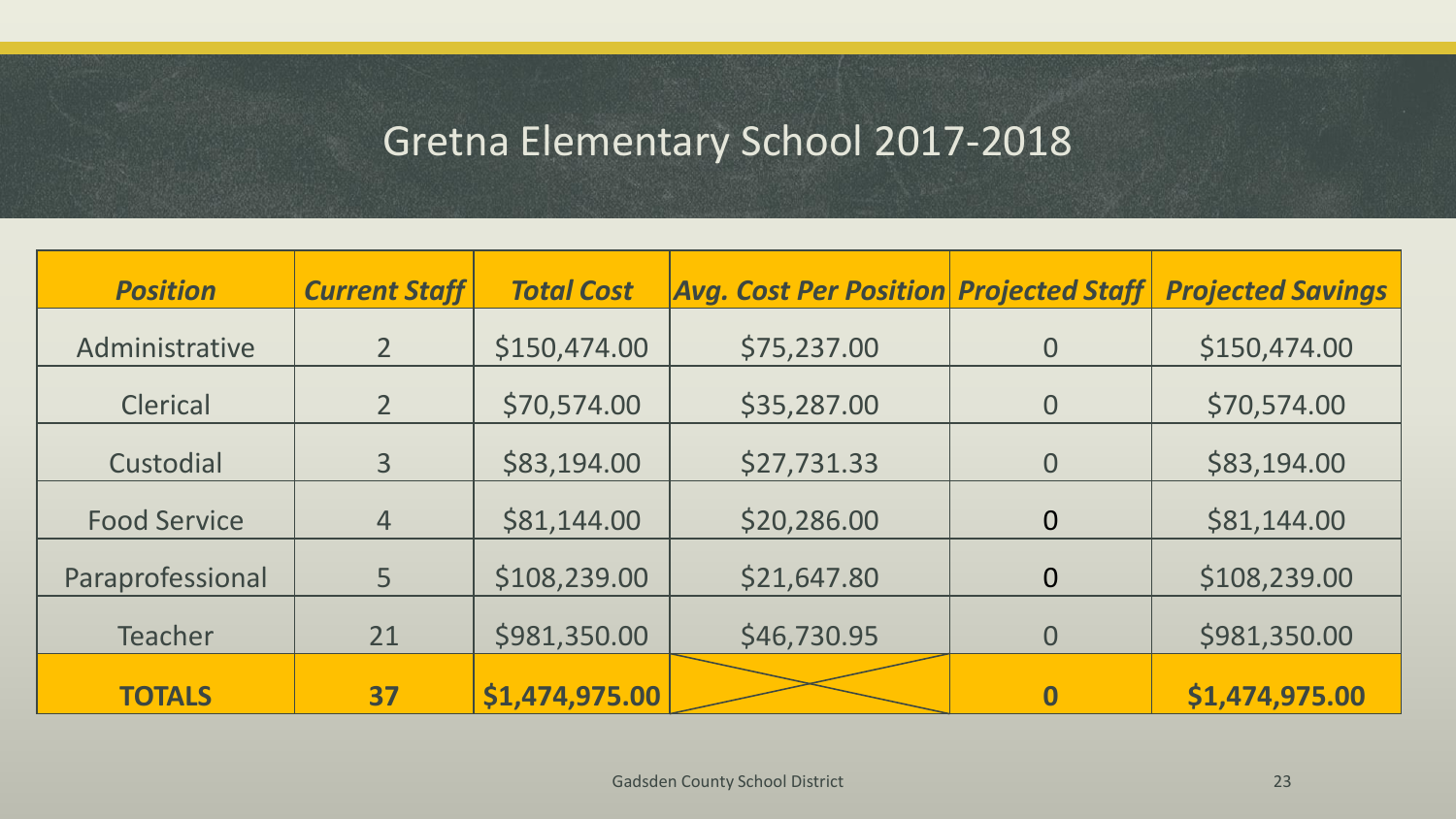# St. John Elementary 2017-2018

| <b>Position</b>       | <b>Number</b>  | <b>Total Cost</b> | <b>Avg. Cost Per Position</b> | <b>Projected Staff</b> | <b>Projected Savings</b> |
|-----------------------|----------------|-------------------|-------------------------------|------------------------|--------------------------|
| <b>Administrative</b> | 2 <sup>1</sup> | \$155,582.00      | \$77,791.00                   | $\overline{0}$         | \$155,582.00             |
| <b>Clerical</b>       | $\overline{2}$ | \$70,871.00       | \$35,435.50                   | $\overline{0}$         | \$70,871.00              |
| <b>Custodial</b>      | 3              | \$91,986.00       | \$30,662.00                   | $\overline{0}$         | \$91,986.00              |
| <b>Food Service</b>   | $\overline{4}$ | \$92,943.00       | \$23,235.75                   | $\overline{0}$         | \$92,943.00              |
| Paraprofessional      | 5              | \$102,666.00      | \$20,533.20                   | $\overline{0}$         | \$102,666.00             |
| <b>Teacher</b>        | 19             | \$834,885.00      | \$43,941.32                   | $\overline{0}$         | \$834,885.00             |
| <b>TOTAL</b>          | 35             | \$1,348,933.00    |                               | $\boldsymbol{0}$       | \$1,348,933.00           |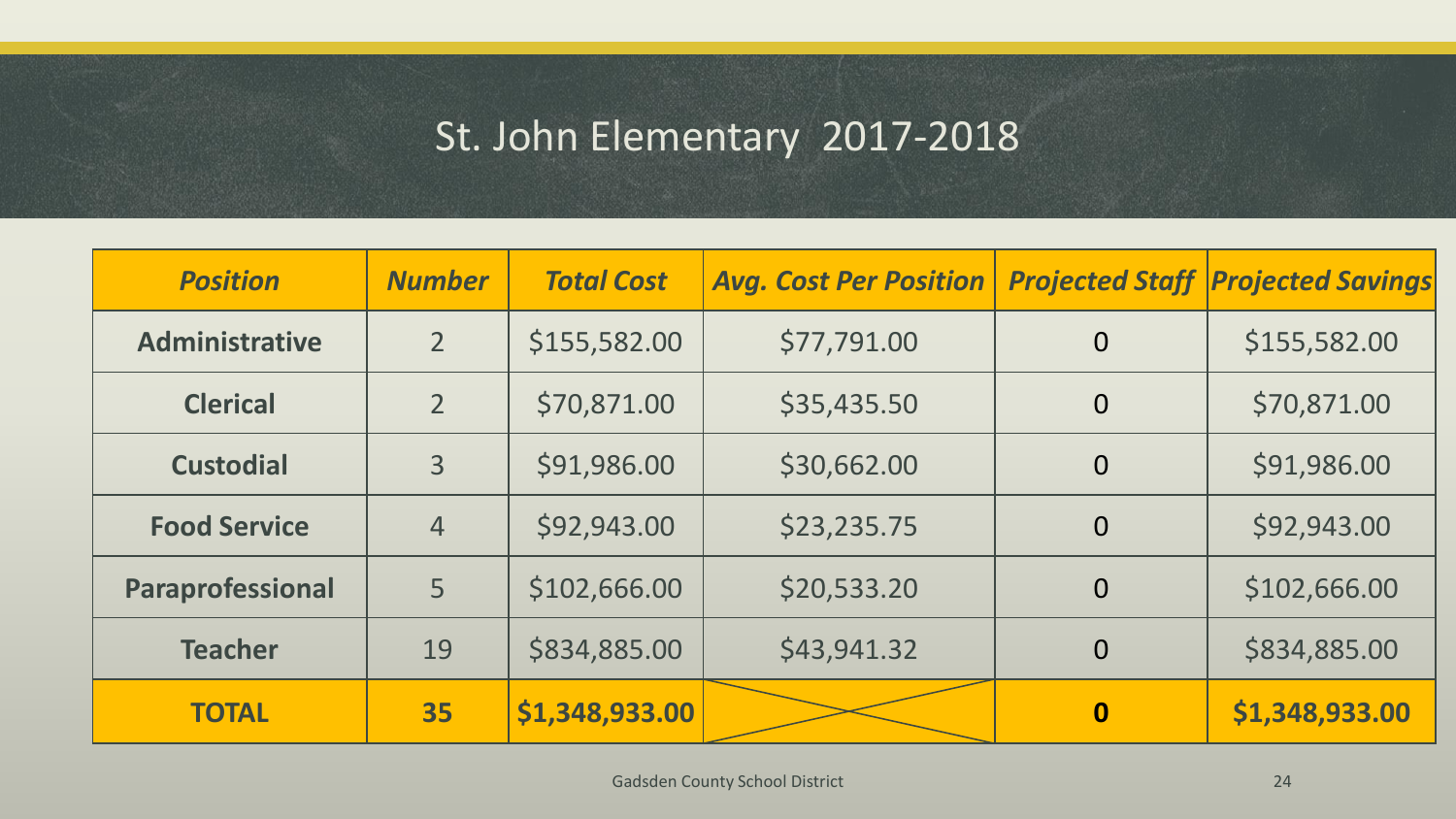# Utilities, Maintenance, and Miscellaneous Projected Savings SY 2017-2018

| <b>School</b>            | <b>Projected Savings</b> |
|--------------------------|--------------------------|
| <b>Gretna Elementary</b> | \$370,676                |
| St. John Elementary      | \$410,412                |
| <b>Total</b>             | \$781,089                |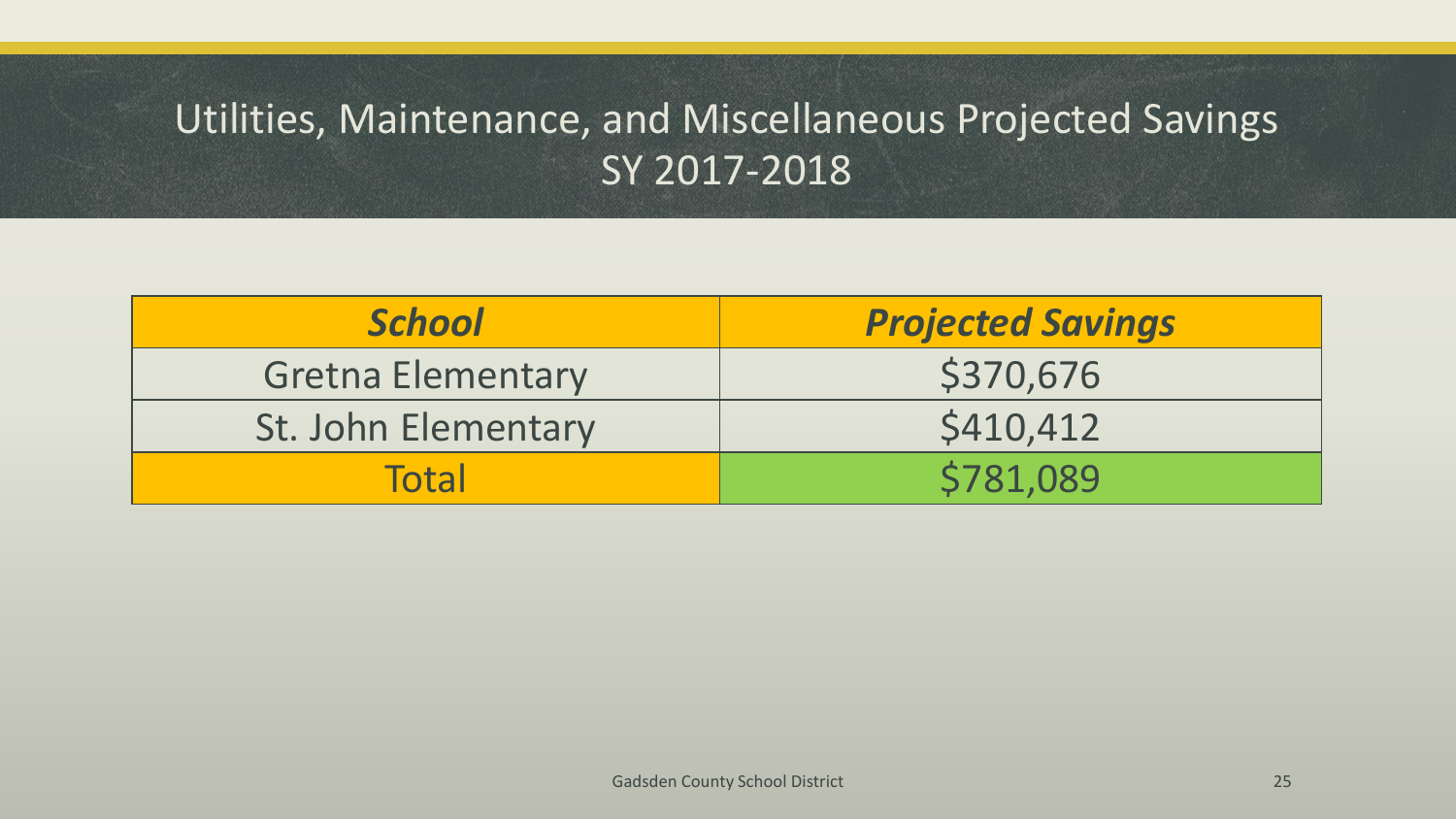# Projected Overall Savings 2017-2018

| <b>School</b>                                             | <b>Personnel Savings</b> | <b>Other Savings</b> | <b>Projected Savings</b> |
|-----------------------------------------------------------|--------------------------|----------------------|--------------------------|
| <b>Gretna Elementary</b>                                  | \$1,474,975.00           | \$370,676.00         | \$1,845,651.00           |
| St. John Elementary                                       | \$1,348,933.00           | \$410,412.00         | \$1,759,345.00           |
| Sub-total                                                 | \$2,823,908.00           | \$781,088.00         | \$3,604,996.00           |
| Less Increased Personnel Cost (EGHS, JASM, Gboro Primary) | (\$975,092.00)           |                      |                          |
|                                                           | \$2,629,904.00           |                      |                          |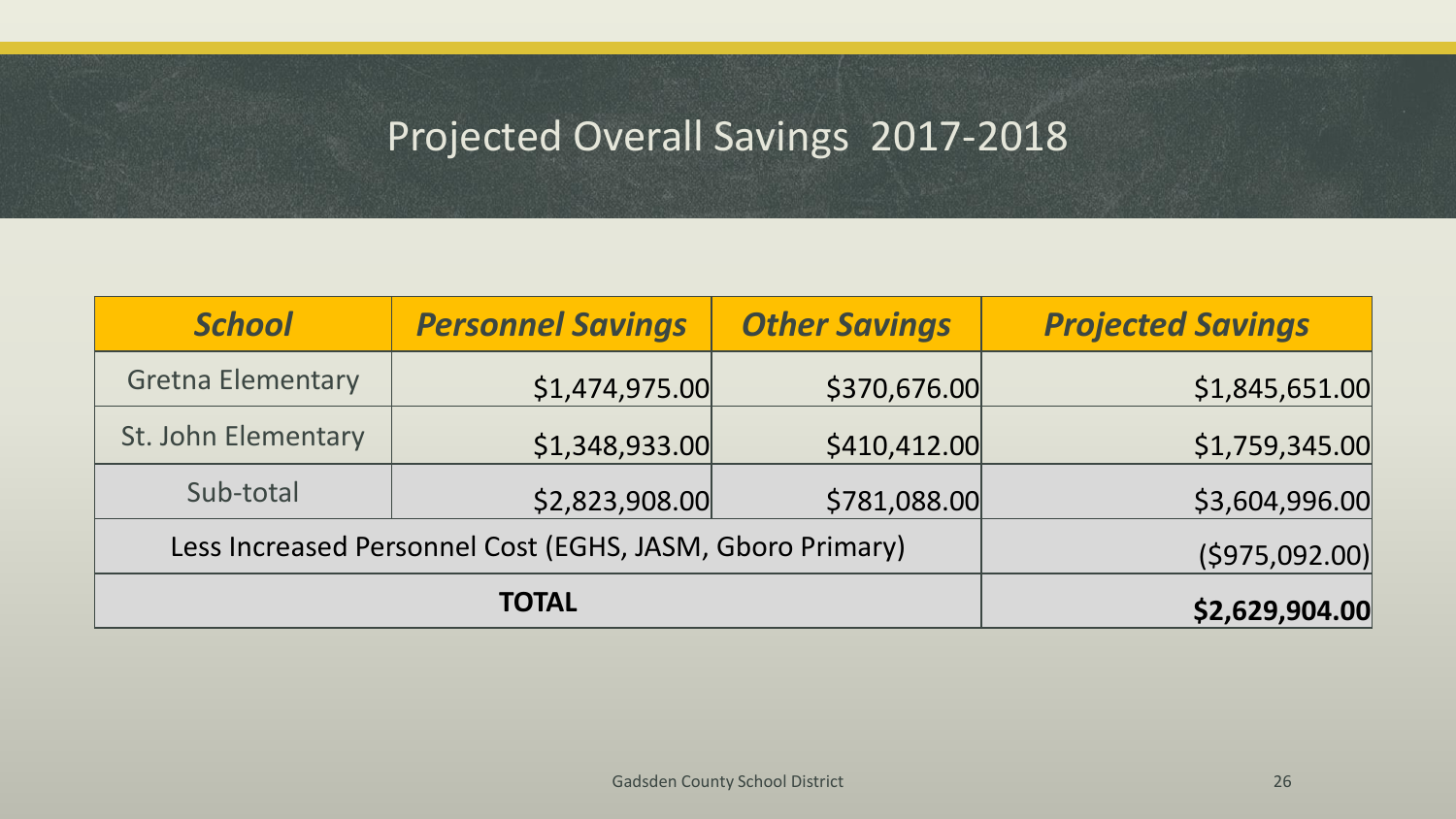### Areas of critical importance during the reconfiguration process . . .

- Some community resistance to change from the neighborhood school concept
- Relocation of staff, equipment, materials and supplies
- Staffing (administrative, instructional, non-instructional)
- **Student Transportation**
- Merging and unifying students, faculty and staff